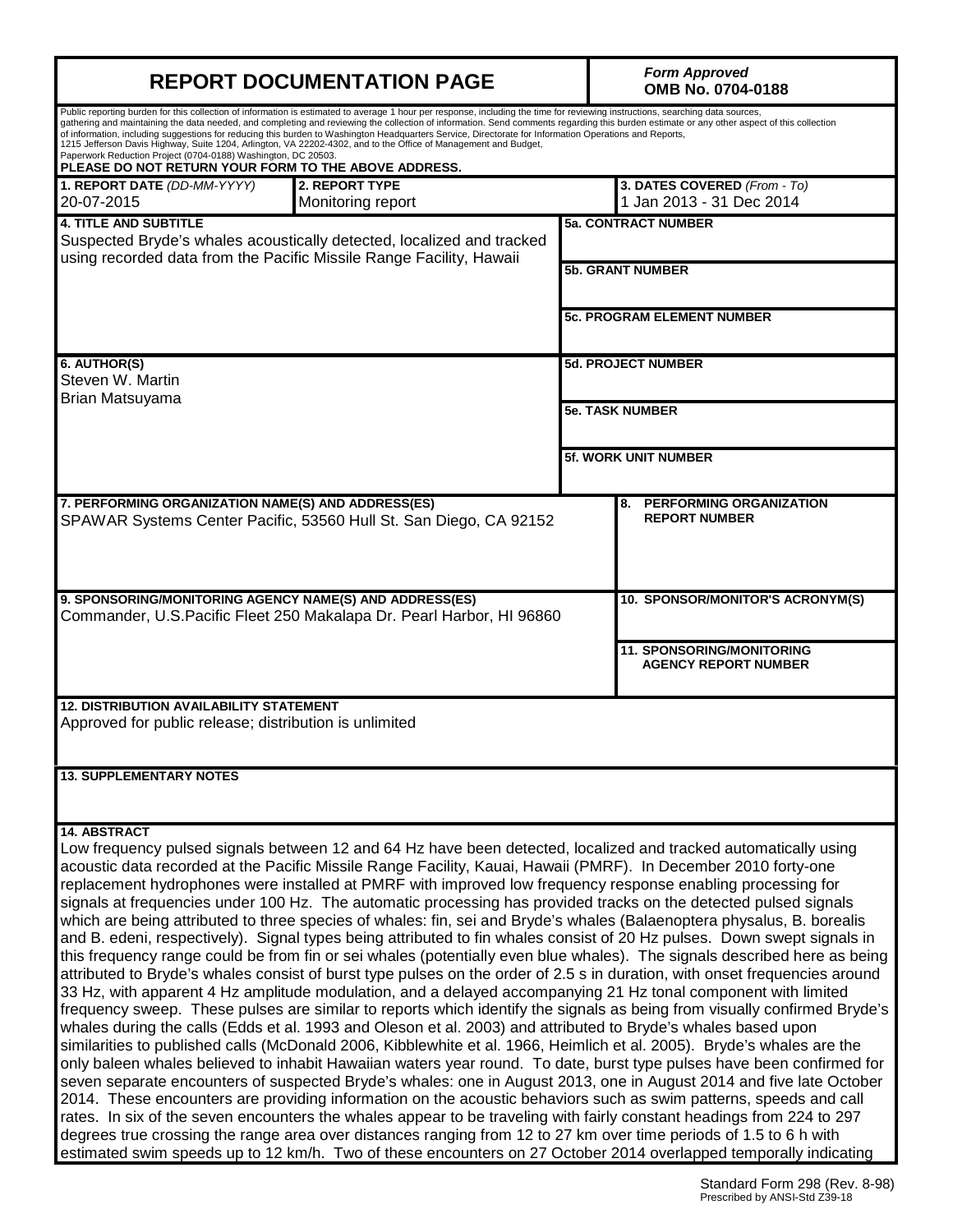### INSTRUCTIONS FOR COMPLETING SF 298

two whales traveling on nearly parallel headings separated by approximately 12 km. The longest duration encounter was over 19 h on 25-26 August 2014 and showed an animal exhibiting varied headings and speeds, termed 'irregular speeds and headings' while staying on the range area. The late October 2014 data was from a long term recording over a six day period vice one day recordings being collected twice a month. Five of the seven encounters occurred during the first two days of this 6 day recording illustrating the value of long term recordings for better understanding low density species such as these suspected Bryde's whales in Hawaii.

**15. SUBJECT TERMS**

Monitoring, marine mammal, adaptive management review, Hawaii Range Complex

| <b>16. SECURITY CLASSIFICATION OF:</b> |                             |                                     | 17. LIMITATION OF<br><b>ABSTRACT</b><br>UU | <b>18. NUMBER</b><br><b>IOF PAGES</b> | <b>19a. NAME OF RESPONSIBLE PERSON</b><br>Department of the Navy |  |  |
|----------------------------------------|-----------------------------|-------------------------------------|--------------------------------------------|---------------------------------------|------------------------------------------------------------------|--|--|
| l a. REPORT<br>Unclassified            | b. ABSTRACT<br>Unclassified | <b>C. THIS PAGE</b><br>Unclassified |                                            | 19                                    | 19b. TELEPONE NUMBER (Include area code)<br>808-474-6391         |  |  |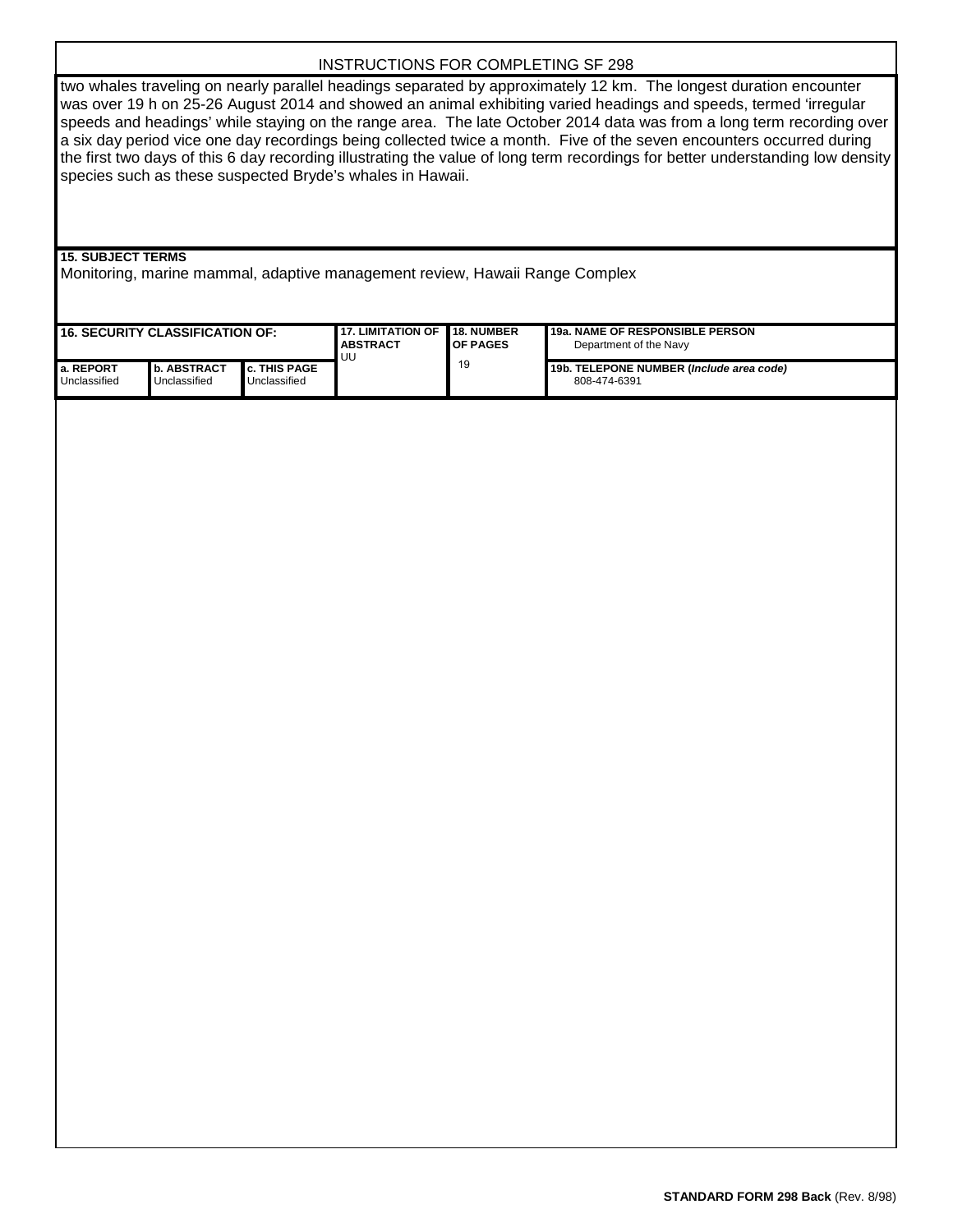Suspected Bryde's whales acoustically detected, localized and tracked using recorded data from the Pacific Missile Range Facility, Hawaii

S. W. Martin<sup>1</sup> and B. Matsuyama<sup>2</sup>

<sup>1</sup>National Marine Mammal Foundation, 2430 Shelter Island Drive Suite 200, San Diego, CA <sup>2</sup>SPAWAR Systems Center Pacific, 53560 Hull Street, San Diego, CA

Revised 20 July 2015

### **SUMMARY**

Low frequency pulsed signals between 12 and 64 Hz have been detected, localized and tracked automatically using acoustic data recorded at the Pacific Missile Range Facility, Kauai, Hawaii (PMRF). In December 2010 forty-one replacement hydrophones were installed at PMRF with improved low frequency response enabling processing for signals at frequencies under 100 Hz. The automatic processing has provided tracks on the detected pulsed signals which are being attributed to three species of whales: fin, sei and Bryde's whales (*Balaenoptera physalus, B. borealis and B. edeni,* respectively). Signal types being attributed to fin whales consist of 20 Hz pulses. Down swept signals in this frequency range could be from fin or sei whales (potentially even blue whales). The signals described here as being attributed to Bryde's whales consist of burst type pulses on the order of 2.5 s in duration, with onset frequencies around 33 Hz, with apparent 4 Hz amplitude modulation, and a delayed accompanying 21 Hz tonal component with limited frequency sweep. These pulses are similar to reports which identify the signals as being from visually confirmed Bryde's whales during the calls (Edds et al. 1993 and Oleson et al. 2003) and attributed to Bryde's whales based upon similarities to published calls (McDonald 2006, Kibblewhite et al. 1966, Heimlich et al. 2005). Bryde's whales are the only baleen whales believed to inhabit Hawaiian waters year round. To date, burst type pulses have been confirmed for seven separate encounters of suspected Bryde's whales: one in August 2013, one in August 2014 and five late October 2014. These encounters are providing information on the acoustic behaviors such as swim patterns, speeds and call rates. In six of the seven encounters the whales appear to be traveling with fairly constant headings from 224 to 297 degrees true crossing the range area over distances ranging from 12 to 27 km over time periods of 1.5 to 6 h with estimated swim speeds up to 12 km/h. Two of these encounters on 27 October 2014 overlapped temporally indicating two whales traveling on nearly parallel headings separated by approximately 12 km. The longest duration encounter was over 19 h on 25-26 August 2014 and showed an animal exhibiting varied headings and speeds, termed 'irregular speeds and headings' while staying on the range area. The late October 2014 data was from a long term recording over a six day period vice one day recordings being collected twice a month. Five of the seven encounters occurred during the first two days of this 6 day recording illustrating the value of long term recordings for better understanding low density species such as these suspected Bryde's whales in Hawaii.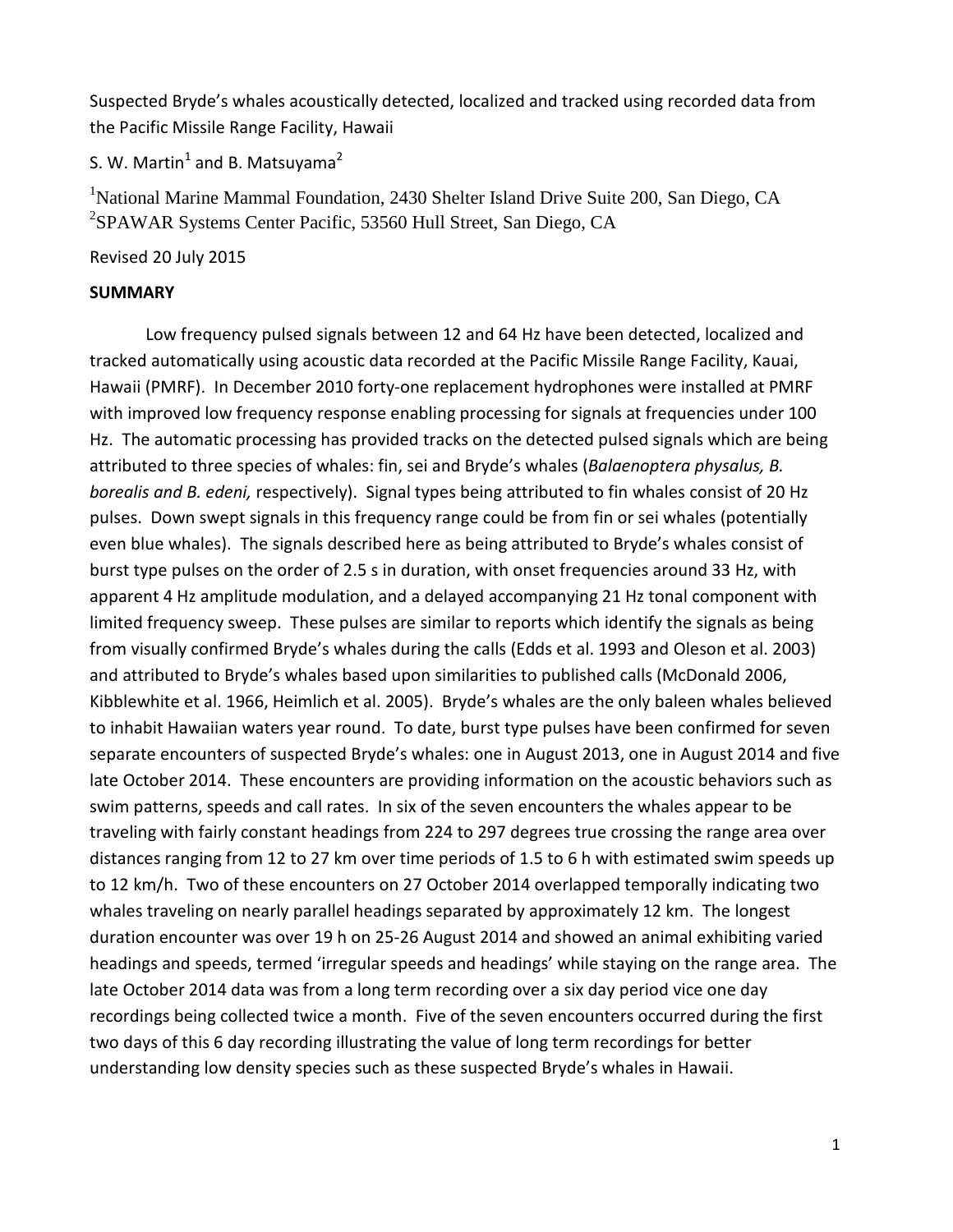#### **INTRODUCTION**

The National Marine Fisheries Services estimates the Bryde's whale (*Balaenoptera edeni*) Hawaii stock (Caretta et al. 2013) to have a population size of 798 individuals (CV=0.28). Due to limited prior estimates with higher CV's there is insufficient data currently available to assess any population trends.

Limited information is available on this species; the following is based upon information taken from the NOAA NMFS Protected Species website (NOAA Fisheries Office of protected resources web site). The Balaenoptera genus includes eight extant species: blue (*Balaenoptera musculus*), fin (*B. physalus*), sei (*B. borealis*), minke (*B. acutorostrata*, *B. bonaerensis*), and bryde's (*B. brydei, B. omura and B. edeni*) whales. The Bryde's taxonomy is poorly characterized and the scientific name *B. edeni* is commonly used to refer to the species in the Bryde's whale complex which currently consists of *B. brydei*, *B. edeni*, and *B. omura*. Byde's whales resemble sei whales, with a major distinction being three longitudinal ridges located on the animals' rostrum in front of the blowholes versus the sei's single ridge. Bryde's whales are distributed worldwide in areas of warm temperate, subtropical and tropical waters. They feed upon plankton, crustaceans, and schooling fish (e.g. anchovies, herring, mackerel, pilchards and sardines). Bryde's whales have been sighted individually, in pairs, and with occasional loose aggregations of up to twenty animals around feeding areas. Field biologists often characterize them as having erratic and strange behavior compared to other baleen whales due to their irregular surface intervals and their unexpected heading changes. Bryde's whales are reported to regularly dive for about 5 to 15 min (max 20 min) after 4 to 7 blows at the surface and are capable of reaching depths of up to 300 m. Bryde's whales commonly swim at 2 to 7 km/h.

Early descriptions of Bryde's whale calls (Cummings et al. 1986 and Edds et al. 1993) characterized their signals having frequencies over 90 Hz. Cummings et al. (1986) reported calls from the Gulf of Mexico with frequencies of approximately 124 Hz, with 0.4 s durations, and estimated source levels of 152-174 dB re micro Pascal (uPa). It is interesting to note that the spectrum shown in the paper also shows a secondary peak at approximately 25 Hz which appears less than 5 dB below the level of the 124 Hz peak signal reported, however it is uncertain if this was produced from the whale. Edds et al. (1993) reported on sounds from both on a captive juvenile which stranded off the Gulf Coast of Florida and free-ranging Bryde's whales in the Gulf of California, however the lowest frequencies reported for pulsed sounds was 90 Hz.

More recent descriptions of lower frequency Bryde's whale calls have been reported by Oleson et al. (2003) for calls received in the presence of Bryde's whales sighted in the Eastern Tropical Pacific. One hundred four calls over 21.7 h were utilized to identify six call types (Be1 through Be6). The most abundant type, with 37 calls, was termed Be1 (Figure 1 upper) which had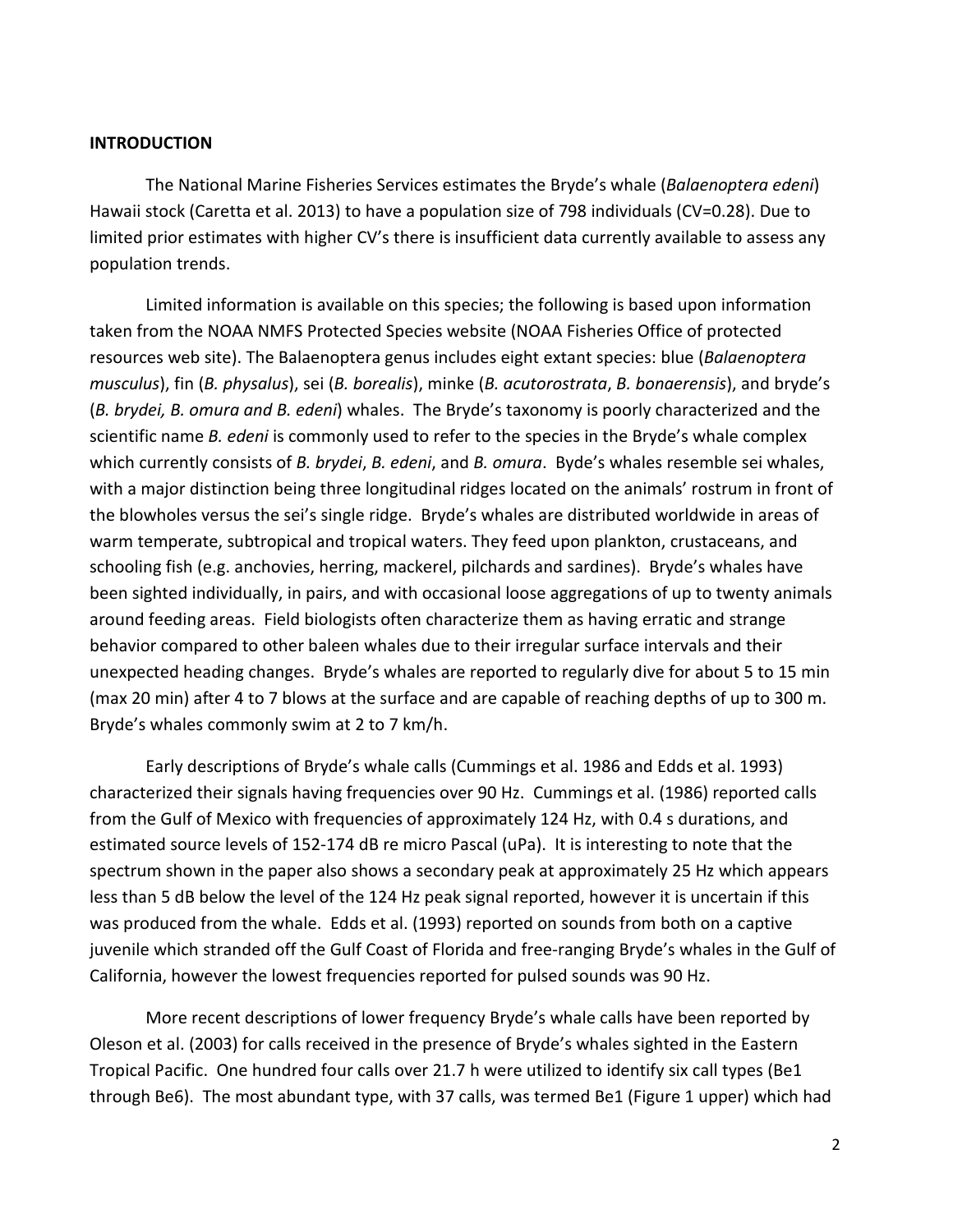a mean duration of 2.7 s. The Be1 call was a complex two-part signal with an upper frequency component of approximately 37 Hz and a delayed accompanying lower-frequency component of approximately 21 Hz. The average call interval reported was 1.25 min (0.2 to 4.4 min). Oleson et al. (2003) also reported a Be3 type call (N=18) with a mean duration of 1.7 s and a frequency of 25.6 Hz (Figure 1 lower) and a mean call interval of 2.28 min (0.45-8.65 min).



*Figure 1 - Spectrogram of Be1 and Be3 Bryde's calls from the Eastern Tropical Pacific from Oleson et al. (2003).*

Calls from baleen whales off New Zealand have been reported by McDonald (2006). One of the two call types identified as being from Bryde's whales consisted of an impulsive broadband sound at the start of each call and included a down swept frequency component from 25 to 22 Hz (Figure 2). The calls were reported to have irregular repeat intervals and to be similar to Oleson et al.'s (2003) Be3 calls as well as down swept calls reported for New Zealand (Figure 3) by Kibblewhite et al. (1966).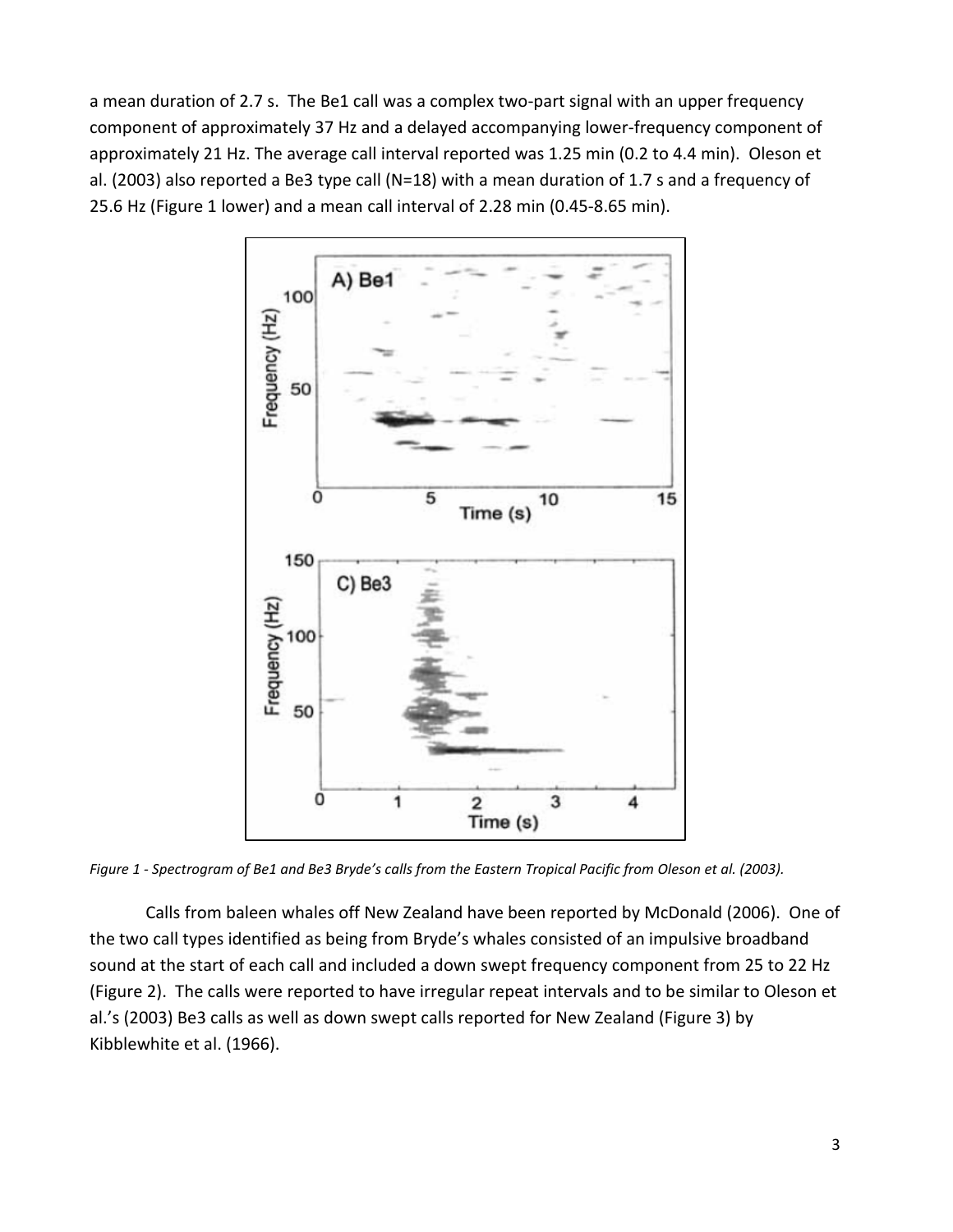

*Figure 2 – Spectrogram of a broadband impulsive call identified as being from a Bryde's whale in New Zealand [extracted from McDonald (2006), horizontal axis is in seconds].*



# UNUSUAL SIGNALS IN NEW ZEALAND WATERS

*Figure 3 – Spectrograms for two pulsed calls reported by Kibblewhite et al. (1966) in New Zealand waters.* 

The pulsed calls reported by Kibblewhite et al. for New Zealand were identified as '5 second' pulses with the onsets described as having higher frequency components then continuing with a single frequency component. The calls were attributed to being biologic in origin due to the motion of the sources of up to 6 knots (11.1 km/h) with typical speeds of 2 to 3 knots (3.7 – 5.5 km/h). Some tracks were reported as 'a rather aimless movement', while others 'implied a deliberate passage across the area'.

Acoustic only observations of suspected Bryde's whale calls have also been reported by Heimlich et al. (2005) from recordings at several different sites in the Eastern Tropical Pacific. The calls were short duration (means under 3 s), low-frequency (< 80 Hz), and characterized as possessing predominant and secondary tonal components. The sounds were grouped into five categories: harmonic tonal, swept and non-swept alternating tonal, and low and high burst-tonal. Over 1100 sounds were characterized and compared to those reported by Oleson et al. (2003).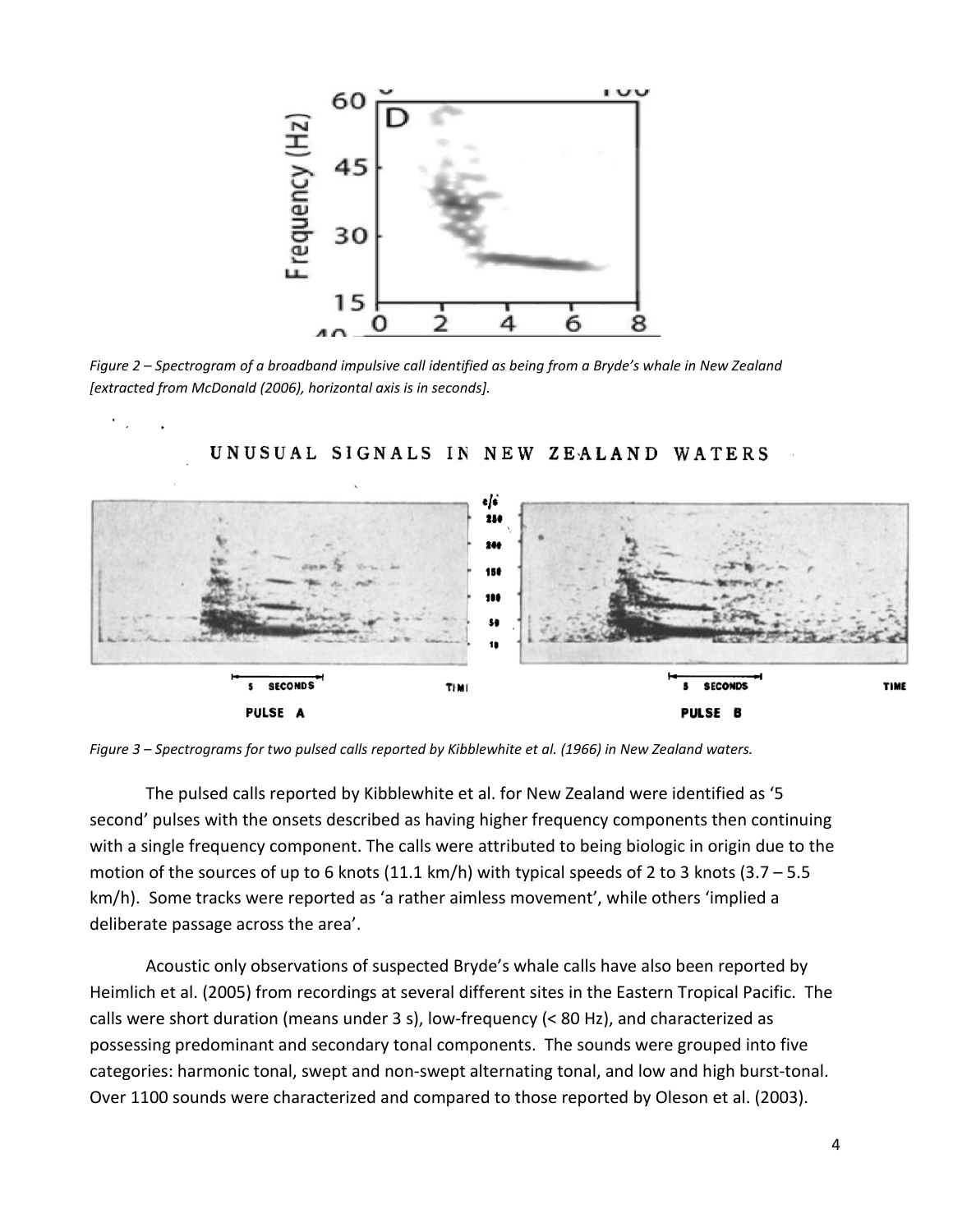The majority of call types were found to be similar to the Be1 type in Oleson et al. 2003), however they included both swept and non-swept alternating tonal. The calls referred to as low burst tonal were reported to have onset burst frequency mean of 29.8 Hz (24.1 -36.1 Hz) and a delayed lower frequency component of 18.5 Hz (16.8 – 26.7 Hz). These signals were also reported to have nonharmonically related tones present and inter-call-intervals of 5.8 min (SD 4.2, 1.7-33.8 min). Call intervals were also shown to have large variations.

### **METHODS**

The PMRF underwater hydrophone range contains hundreds of hydrophones for supporting US Navy undersea warfare training. The majority of these hydrophones are high-pass filtered at approximately 10 kHz as they were designed for tracking high frequency underwater pingers. Prior to December 2010 none of the PMRF hydrophones had adequate response to process for signals under 100 Hz in frequency. In December of 2010 forty-one Barking Sands Underwater Range Expansion replacement hydrophones (BSURE-R) were installed. These hydrophones have improved low frequency response with a high pass filter specified as -3 dB at 50 Hz with roll-off characteristics that enable detection of signals down to approximately 12 Hz. The BSURE-R hydrophones are located in waters approximately 18 to 75 km north/north-west of the Napali coast of Kauai, Hawaii ranging in depth from approximately 1.5 km to nearly 5km (31 of the phones are in water depths of over 4 km). Figure 7 provides a plan view of the area with approximate locations of the BSURE-R 41 hydrophones shown with their hydrophone numbers. These BSURE-R hydrophones enable low frequency call detection for species such as fin, sei and Bryde's whales.

Acoustic recordings from subsets of PMRF hydrophones have been obtained over the past decade for various purposes. In January of 2011 eighteen of the forty one BSURE-R hydrophones replaced older BSURE hydrophones in the ongoing recordings of a subset of 31 PMRF hydrophones. The recordings were being made on a two days a month sample basis as well as multiple days before, during and after US Navy training events. In August of 2012 the recordings were expanded to 62 hydrophones (including the remaining 32 BSURE-R hydrophones) to support localization of whale calls. In August of 2014 recordings also include long duration recordings to sample near continuously when feasible operationally. These long duration recordings provide all 41 of the new BSURE-R hydrophones sampled at 6 kHz (vice standard 96 kHz) with the emphasis on localizing whales with vocalizations under the 3 kHz Nyquist rate.

Recorded acoustic data is processed with automatic detection algorithms for monitoring various species of cetaceans [i.e. beaked whale (*Ziphiidae family*) foraging clicks, sperm whale (*Physter microcephalus*) clicks, humpback whale (*Megaptera novaeangliae*) songs, minke whale (*Balaenoptera acutorostrata*) boings and low frequency (< 65 Hz) calls from fin, sei and Bryde's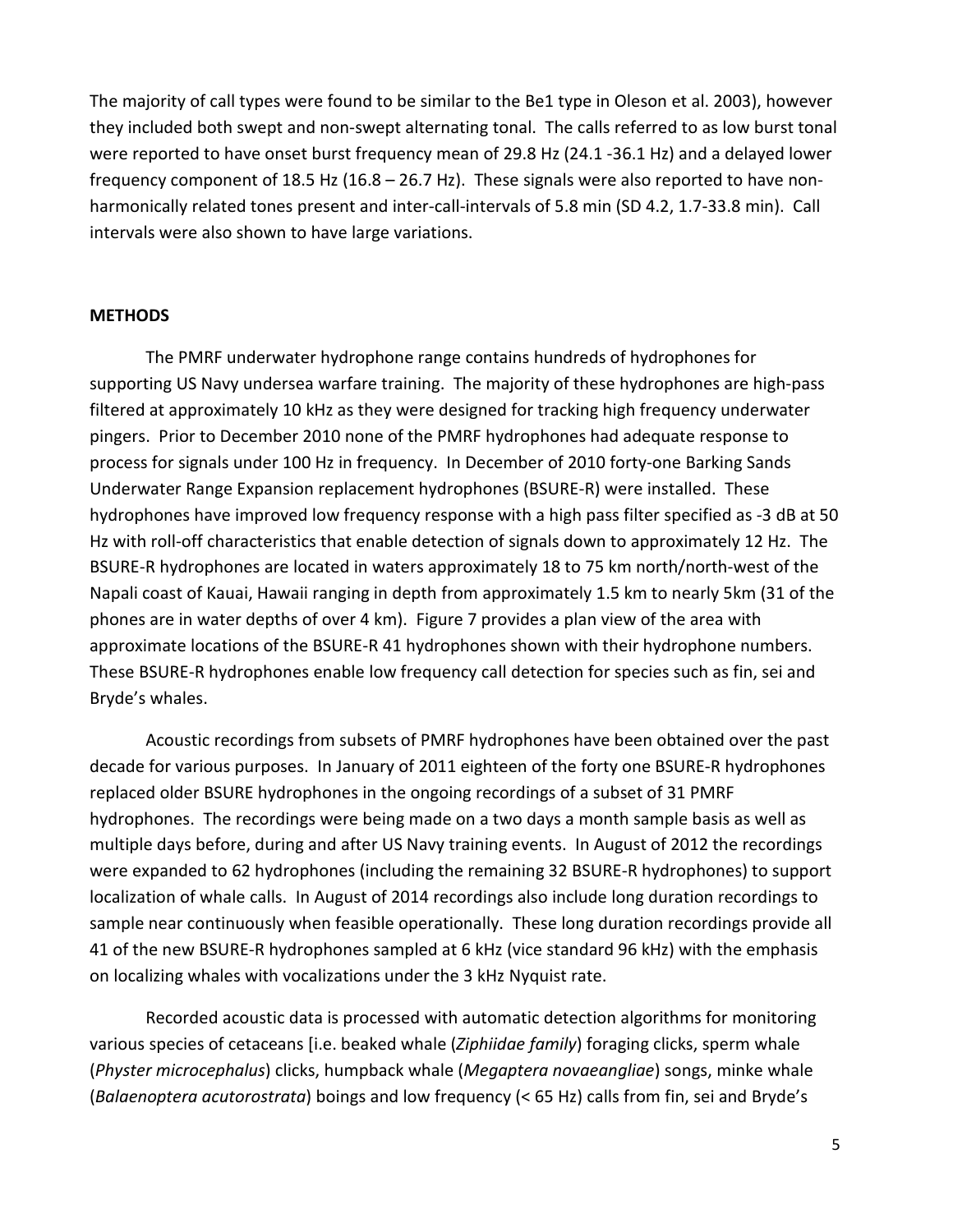whales]. Low frequency automatic detections are not tuned for specific species, rather the process detects pulsed (>0.37 s in duration) signals in the frequency band. The low frequency automatic detection algorithm works simultaneously with other marine mammal species autodetection algorithms at the 96 kHz sample. Individual frequency bins are normalized using standard alpha-beta filtering techniques. Detection criteria for the low frequency signals are: frequencies in the processing band (under 65 Hz); have a start frequency equal to or greater than the end frequency; have a duration of at least 0.37 s; and have a nominal 12 dB signal to noise ratio.

Automatic detections are processed with model-based localization algorithms to generate localizations (Martin et al. 2015). Localizations are then processed with a custom Matlab routine that associate the localizations to create tracks for individual whales. The tracking routine utilizes documented inter-call-intervals and swim dynamics for each species for setting thresholds of various tracking parameters. The tracking routine provides the tracked individuals' call-intervals and speed between calls. A variety of parameter settings are required for the tracking routine (e.g. number of elements required to establish a track, number of hydrophones required for each element of a track, maximum delay between calls before a new track is established). Typical parameter settings for tracking Bryde's whales are at least 12 localizations (elements) to create a track, at least 8 hydrophones utilized in generating each localization solution, and a maximum time between calls of 30 min.

Once tracks for low frequency calls are obtained, individual calls are then extracted from the hydrophone acoustic data to investigate the details of the call types to identify the species producing the calls. Call types typically detected include '20 Hz pulses' from fin whales as well as low frequency down sweeps attributed to fin and sei whales. The down sweeps are difficult to attribute to a single species based upon the description by Rankin and Barlow (2007) of down sweeps attributed to sei whales sighted in Hawaiian waters being very similar to those reported for fin whales.

In August of 2013 an unexpected low frequency track was detected (fin and sei are typically only present in Hawaiian waters seasonally approximately November to April). Upon subsequent investigation of the call types being tracked, a burst type call was identified with similar characteristics as those described for Bryde's whales (Kibblewhite 1966; Oleson 2003; McDonald 2006; Heimlich 2005). Given that Bryde's whales' range includes this area year round and the similarity of the signals to the type termed Be1 in Oleson et al. (2003) for Bryde's whales, these localizations are believed to be from a Bryde's whale. Six additional encounters totaling over 400 localized calls have been detected in recorded data to date (table 1).

## **Acoustic Encounters of Bryde's whale at PMRF**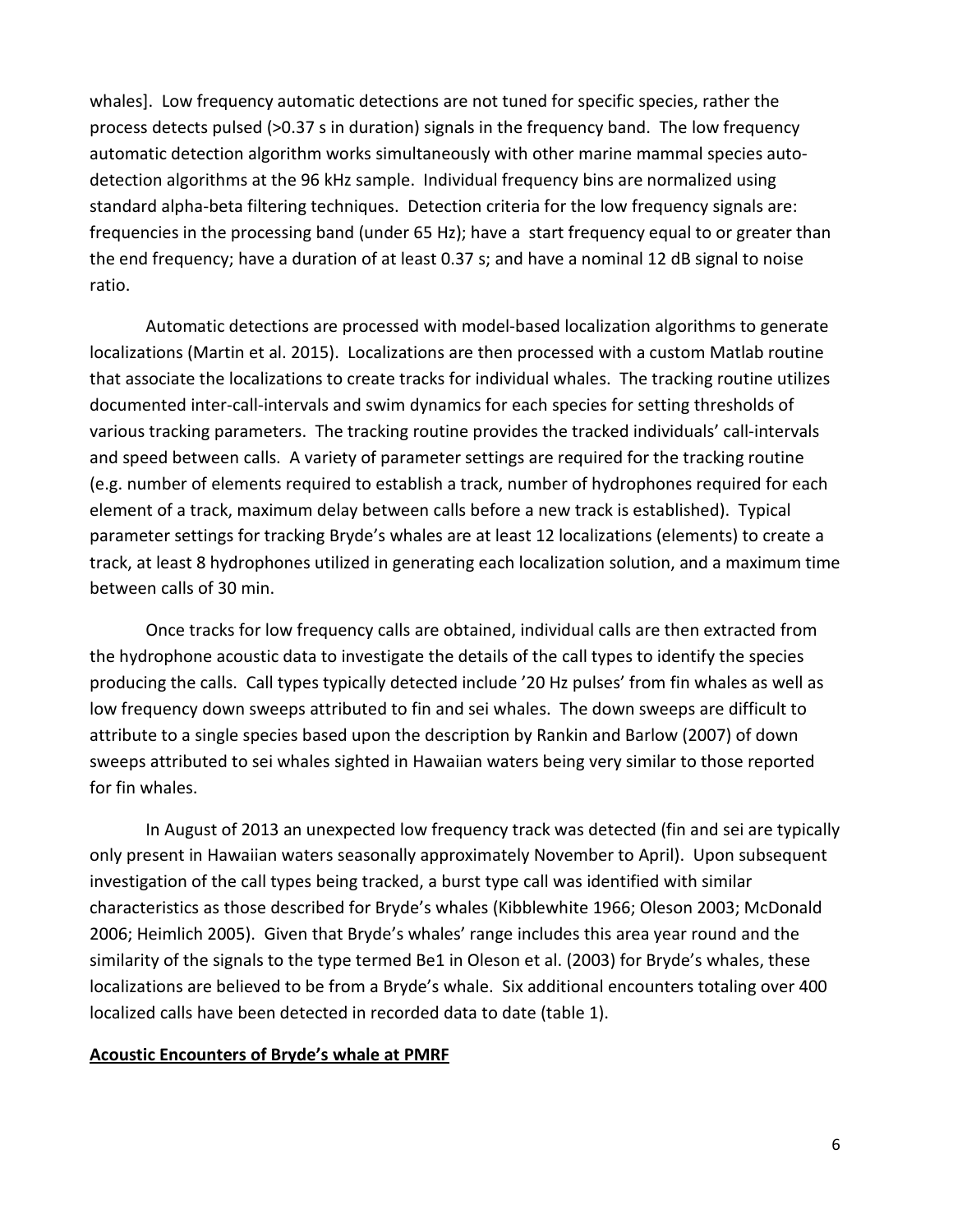Table 1 provides dates of the seven encounters to date where signals have been verified as suspected Bryde's whale burst signals (vice 20 Hz pulses from fin and the down swept signals from fin and sei). Also included in the table are the encounter durations, distances traveled, estimated average speeds, number of calls automatically localized and tracked, and the call intervals of the auto-detected and localized calls. The 6 August 2013 encounter is the only encounter which has been manually verified (to date) for actual number of calls being tracked which impacts other parameters in table 1. The 6 August 2013 data set was also re-processed at a 6 dB detection threshold above background (vice 12 dB default value) for automatically detecting more of the calls emitted, although with more duplicate calls generated. This manual verification process could be applied to the other encounters; however it requires additional analysis which has not been performed to date. The two encounters on October 27, 2014 overlapped in time, showing two individuals present and traveling on nearly the same headings and separated by approximately 12km.

| Year/date            | <b>GMT</b>        | Encounter<br>duration (h) | Course<br>$(\text{deg } T)$ | <b>Distance</b><br>traveled<br>(km) | Estimated<br>speed<br>(km/h) | # calls<br>tracked | Call interval (sec)<br>mean (SD),<br>min-max |
|----------------------|-------------------|---------------------------|-----------------------------|-------------------------------------|------------------------------|--------------------|----------------------------------------------|
| 2014 Oct 29          | $17:17-$<br>19:07 | 1.83                      | 260                         | 12.7                                | 6.9                          | 19                 | 417.6 (350.6),<br>126-1351                   |
| 2014 Oct 29          | $3:30-$<br>6:42   | 3.2                       | 230.7                       | 23.5                                | 7.3                          | 42                 | 274.9 (61.9),<br>181-480.7                   |
| 2014 Oct 28          | $4:52-$<br>11:01  | 6.15                      | 224.5                       | 27                                  | 4.4                          | 82                 | 351.4 (177.5),<br>209-1282                   |
| 2014 Oct 27<br># $2$ | $22:39-$<br>01:10 | 2.52                      | 241.2                       | 24                                  | 9.5                          | 30                 | 338.8 (170.5),<br>175-816                    |
| 2014 Oct 27<br>#1    | $21:50-$<br>23:55 | 2.08                      | 236.6                       | 14.2                                | 6.8                          | 26                 | $366.3(242)$ ,<br>195-2155                   |
| 2014 Aug 25          | $21:52-$<br>16:42 | 19                        | Varied                      | $~\sim$ 90                          | $3.2 - 20$                   | 188                | 366 (241),<br>195-2159                       |
| *2013 Aug 6          | $20:54-$<br>23:35 | 2.68                      | 297                         | 34.5                                | 12.2                         | 32                 | 198.8 (82.7),<br>21-358                      |

TABLE 1. Automatic detection, localization, and tracking results for Bryde's whales.

\* This data set was unique in that detailed manual analysis was involved, whereas all other entries are based upon automatic track information only.

## **Encounter 6 August 2013 Details**

A recording was made for the period of time from 6 August 2013 16:29 GMT to 7 August 2013 00:18 GMT. This is the first observation of the signals being attributed (Martin and Matsuyama 2014) to Bryde's whales which was automatically detected, localized and tracked from 20:54 to 23:35 GMT over a 2.68 h period moving across the range, east to west on a heading of 297 deg T at an average speed of approximately 12.2 km/h over 34.5 km (Figure 4). This fits with the 'deliberate passage across the area' description provided by Kibblewhite et al. (1966) and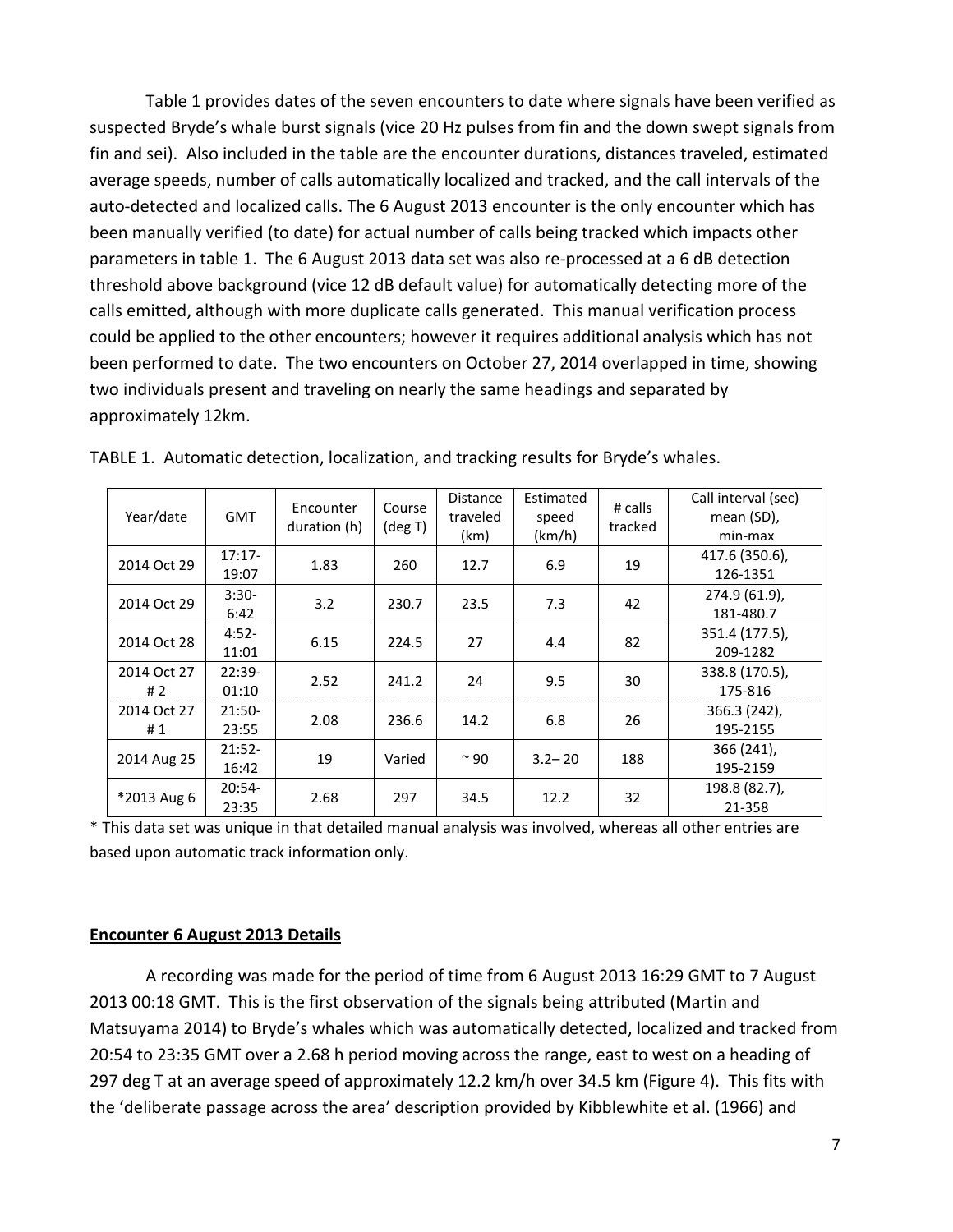could also be described simply as 'traveling'. This encounter data is unique in that it was reprocessed at a lower detection threshold of 6 dB compared to the standard detection threshold of 12 dB utilized for all other encounters presented herein. The lower threshold allowed localization of calls farther outside of the hydrophone array albeit at less accuracy and precision, however more of the localizations were actually duplicates. The duplicate localizations typically resulted from localizing the same call using a different set of hydrophones. Figure 4 shows over 40 localizations while detailed manual analysis of this entire encounter showed that only 32 were unique localizations over this time period. The tracking routine also has a capability to automatically reject duplicate track elements by establishing minimum call intervals. The manually corrected localization/track data for this encounter had a mean call interval of 198.8 s (SD 82.7 s, range from 21 to 358 s). Water depth in the area is nominally 4.5 km.



*Figure 4 – Encounter track for 6 August 2013 processed at a 6 dB threshold showing a Bryde's whale traveling on a fairly constant heading of 297 deg T across the PMRF offshore range. The 'h' symbols on the figure correspond to the approximate hydrophone positions.*

Figure 5 provides a screen capture of adobe audition generated spectral data for the call received at approximately 21:30 on 6 August 2013 on the hydrophone located at approximately 22.55 deg latitude and -159.87 deg longitude. At this time the animal was nearly directly overhead (in x-y only) of the hydrophone in approximately 4.5 km water depth. The data had been down sampled to 6 kHz from the recorded 96 kHz sample rate. The upper plot is a spectrogram from DC to 140 Hz (vertical axis) over a 15 s time window (horizontal axis) using 4k FFTs with 50 % overlap and hanning windows. The lower plot shows the spectrum of the call centered at approximately 2:08 with the vertical axis showing signal level from 0 to -96 dB relative to full scale and the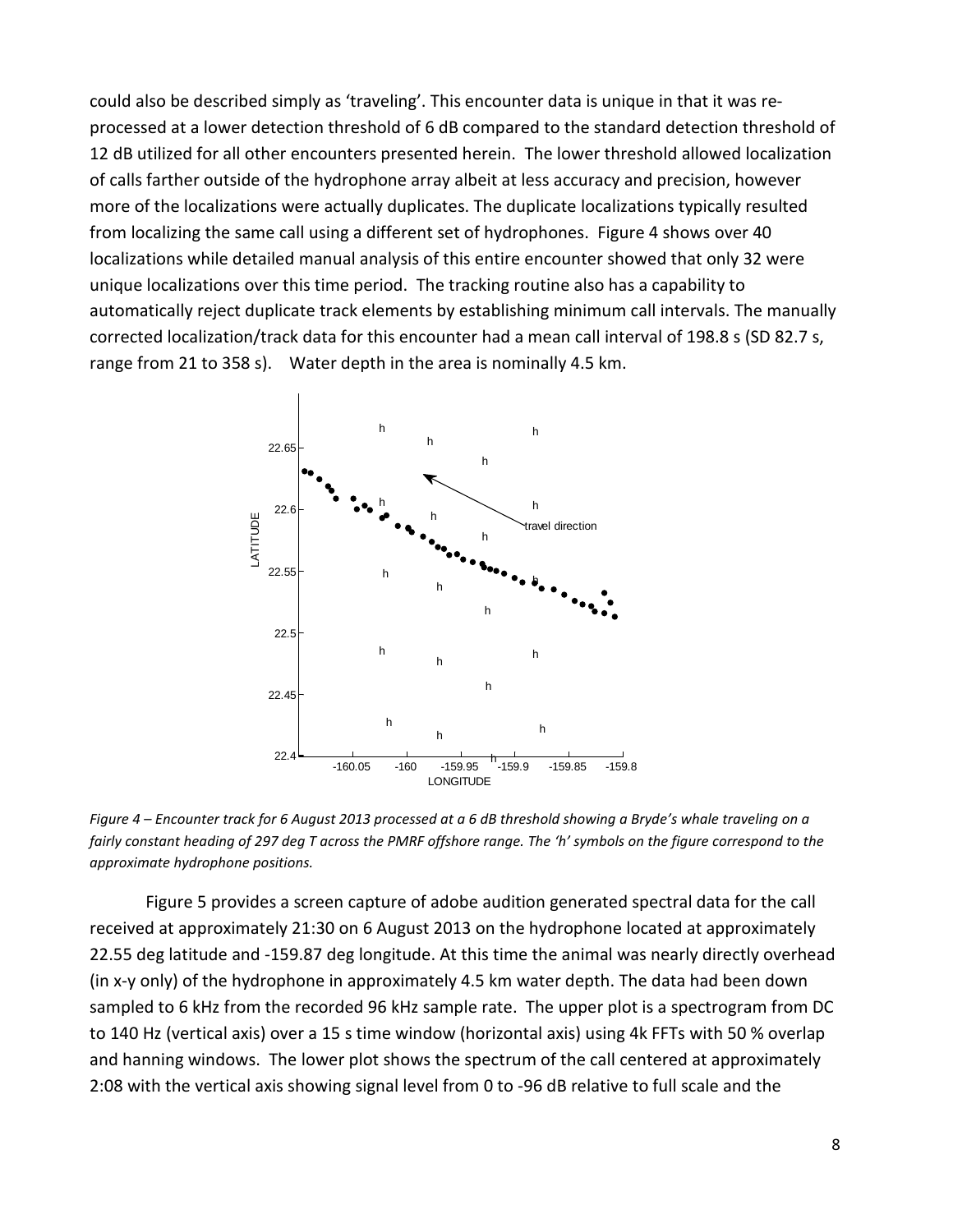horizontal axis showing frequency in Hz on a log scale from DC to 140 Hz (generated using a 16 k FFT and a blackman-harris window).



*Figure 5 – Spectrogram (top) and spectra (lower) for a low frequency burst call attributed to a Bryde's whale close to the latitude and longitude of the bottom mounted hydrophone. The spectrogram shows the direct path arrival near 2:07.2 and a bottom-surface multipath arrival 5.8 s later at 2:13. The spectrum in the lower plot shows the ambient noise for data centered at 2:04 (green line) and the direct path arrival's spectrum for data centered at 2:08 (red line).*

The spectrogram in the upper plot of Figure 5 shows the complex nature of the burst pulses' direct arrival at 2:07.2 on the time axis with duration of 2.3 s. The strongest component as observed on the hydrophone mounted near the seafloor is around 33 Hz with other components both higher in frequency (grouped in various bands to over 140 Hz) and lower in frequency components delayed from the onset of the call. A bottom-surface multipath arrival delayed approximately 5.8 s from the direct path is evident in the spectrogram at 2:13 on the time axis which provides confirmation that the animal generating this signal is located nearby (i.e. the multipath arrival is delayed by a path of approximately twice the water depth).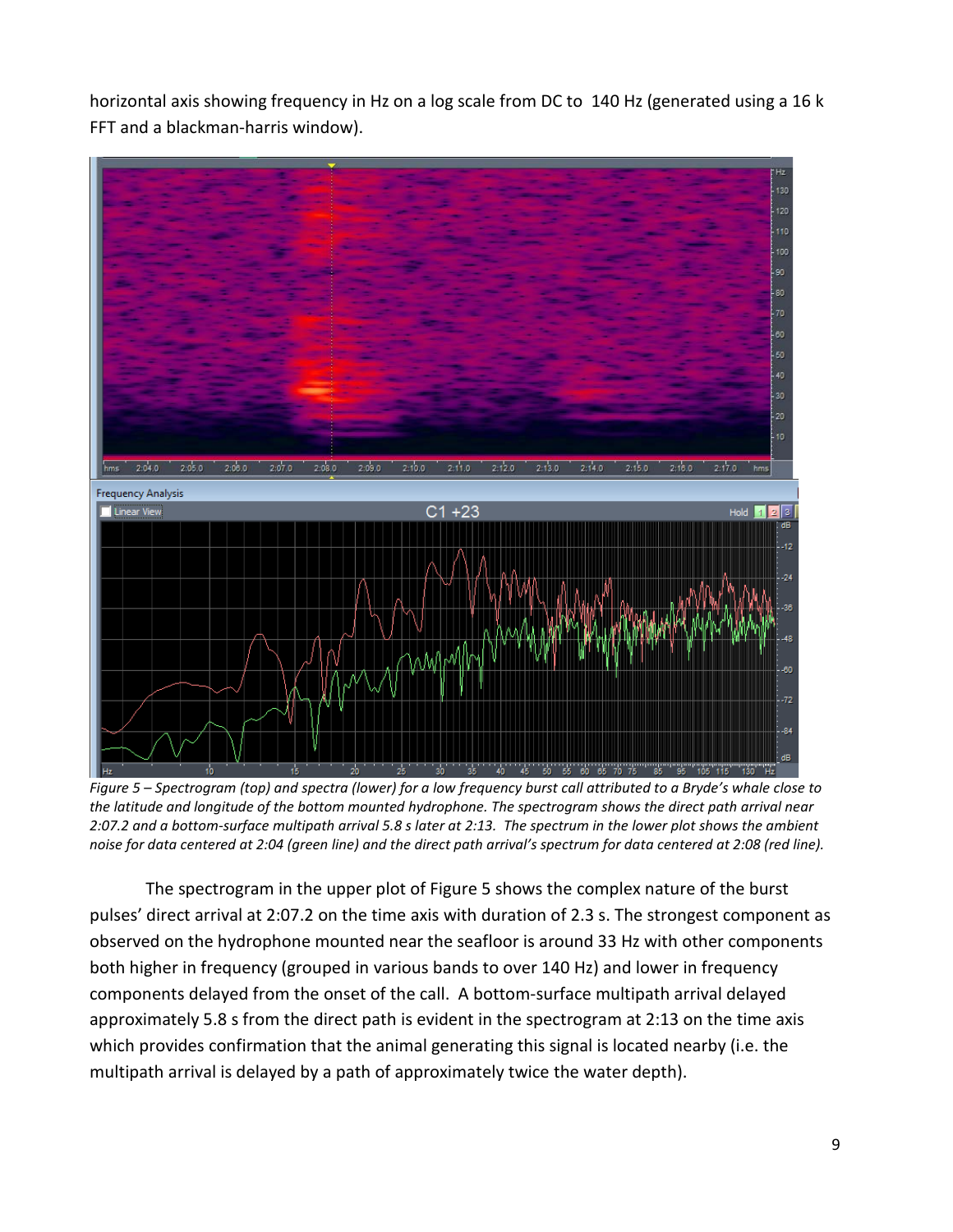The spectrum in the lower plot of Figure 5 shows a sample of the noise background (centered at 2:04 around 3 seconds before the call arrives) as the green line. Decreasing amplitudes with decreasing frequency are observed believed to be primarily due to the 50 Hz highpass filter. The spectrum for data centered on the direct path arrival signal at approximately 2:08 is shown (red line) represents spectral data for the call which is similar to other calls detected, localized and tracked for all encounters reported in this report. As received by the hydrophone located near the seafloor, the signal's peak frequency is 33 Hz and 12 dB down from full scale with nearby frequency peaks at 29 and 37 Hz characteristic of a 4 Hz amplitude modulation (AM) rate. Note that additional peaks at 21, 17, and 13 Hz also appear to have the 4 Hz separation characteristic. The component at 21 Hz is 24 dB down from full scale, but when considering the high-pass filtering of the data this component could potentially be near the same level as the 33 Hz component. The 13 Hz component is visible but at a level of 45 dB below full scale and 21 dB below the level of the 21 Hz component.

# **Encounter 25 August 2014 Details**

Figure 6 presents the automated generated track on 25 August 2014 attributed to a Bryde's whale, inter-call-intervals (ICIs), and the estimated speed between tracked localizations. The left plot of Figure 6 is a latitude – longitude plot showing the approximate location of the BSURE-R hydrophones (h symbols) and a track for a Bryde's whale (black dots) over a 19 h period The animal's track exhibited 'a rather aimless movement' as described by Kibblewhite et al. (1966), a more descriptive term for this behavior could be 'irregular movement' with varied speeds and headings resulting in the animal staying on the range area for a relatively long time period. The animal exhibited rapid changes in headings, including a circular maneuver, and large speed variations from 0.9 to 5.5 m/s (approximately 3 to 20 km/h). This behavior is contrasted with the animal 'traveling' across the range on 6 August 2013. The upper right plot in Figure 6 shows automatically generated ICIs plotted against the localization number. The middle right plot shows the ICI's (corrected to remove duplicate call localizations) plotted against time. The lower right plot provides the estimated speed in m/s between track points. The auto-corrected estimated ICI for this encounter has a mean of 366 s (SD 241 s). The acoustic signal details for these calls indicate a burst signal type very similar to that shown in Figure 5, with details of the calls shown in table 1.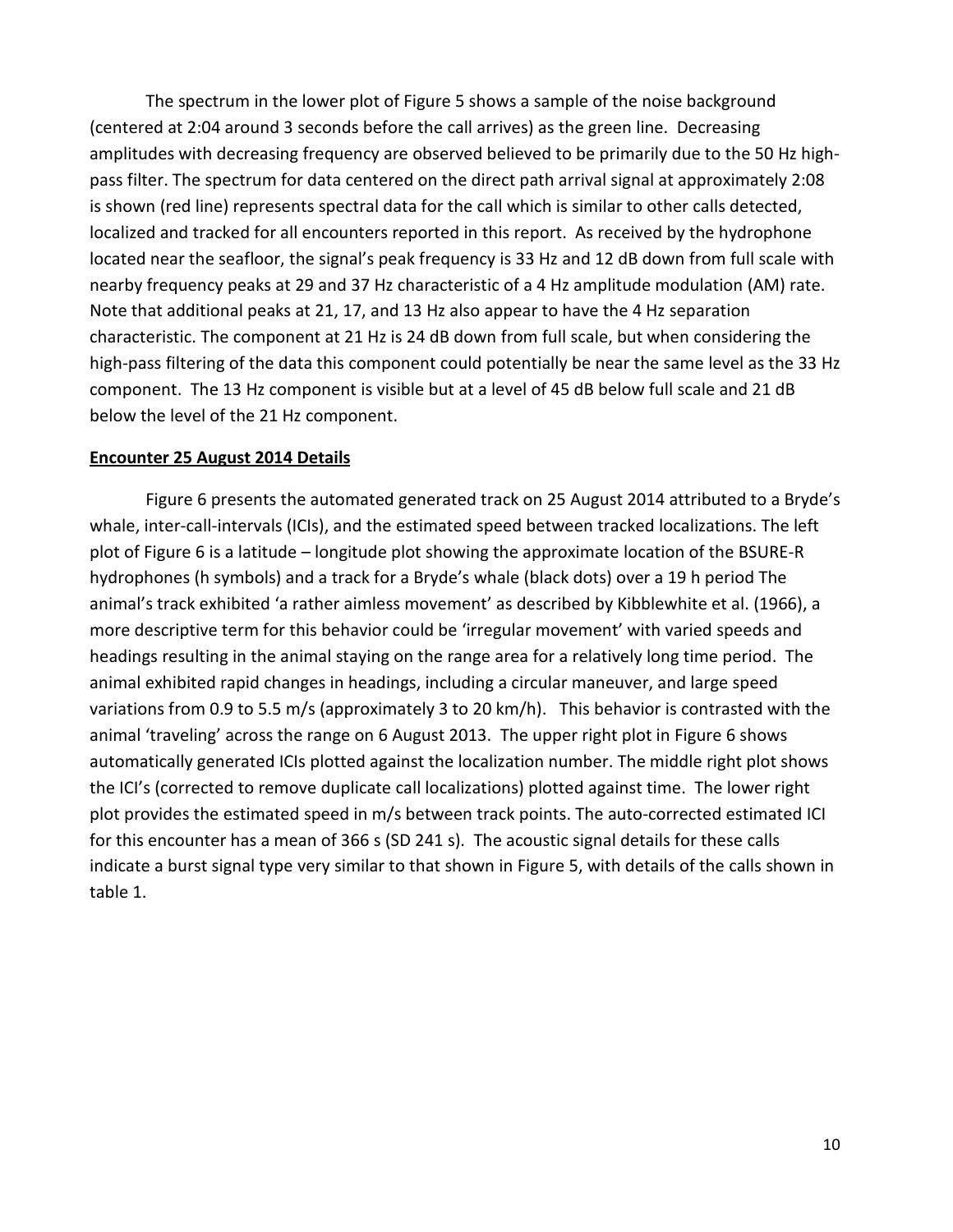

*Figure 6 – Encounter for 19 h on 25-26 August 2014 showing: Left- latitude-longitude plot of the Bryde's whale track with the h symbols indicating the approximate hydrophone locations. Upper right – inter-call-intervals (ICI) plotted against the tracked localization numbers showing at least one duplicate localization (ICI value near zero); Middle right – corrected ICI's plotted against time (corrected to automatically remove duplicate localizations); Lower right – estimated speed in m/s between corrected track elements plotted against time.*

### **Five encounters 27-29 October 2014 Details**

A long term recording was started at 18:02 GMT on 27 October 2014 and ran near continuously for over 6 days, ending at 16:59 GMT on 2 November 2014 (there was an 11 min gap between 23:08 and 23:19 on 27 October). A total of 9209 low frequency detections were made at the 12 dB threshold setting and 2026 of these utilized to generate 225 localizations for an average of nine hydrophones in each localization solution. During this six day recording interval, five encounters with Bryde's whales occurred during the first two days while none occurred over the last four days. This demonstrates the importance of long term recording when dealing with low density species such as Bryde's. Short term recording strategies could potentially miss many encounters. Figure 7 provides the automatically generated tracks for all five Bryde's whales over the two day period 27-29 October 2014.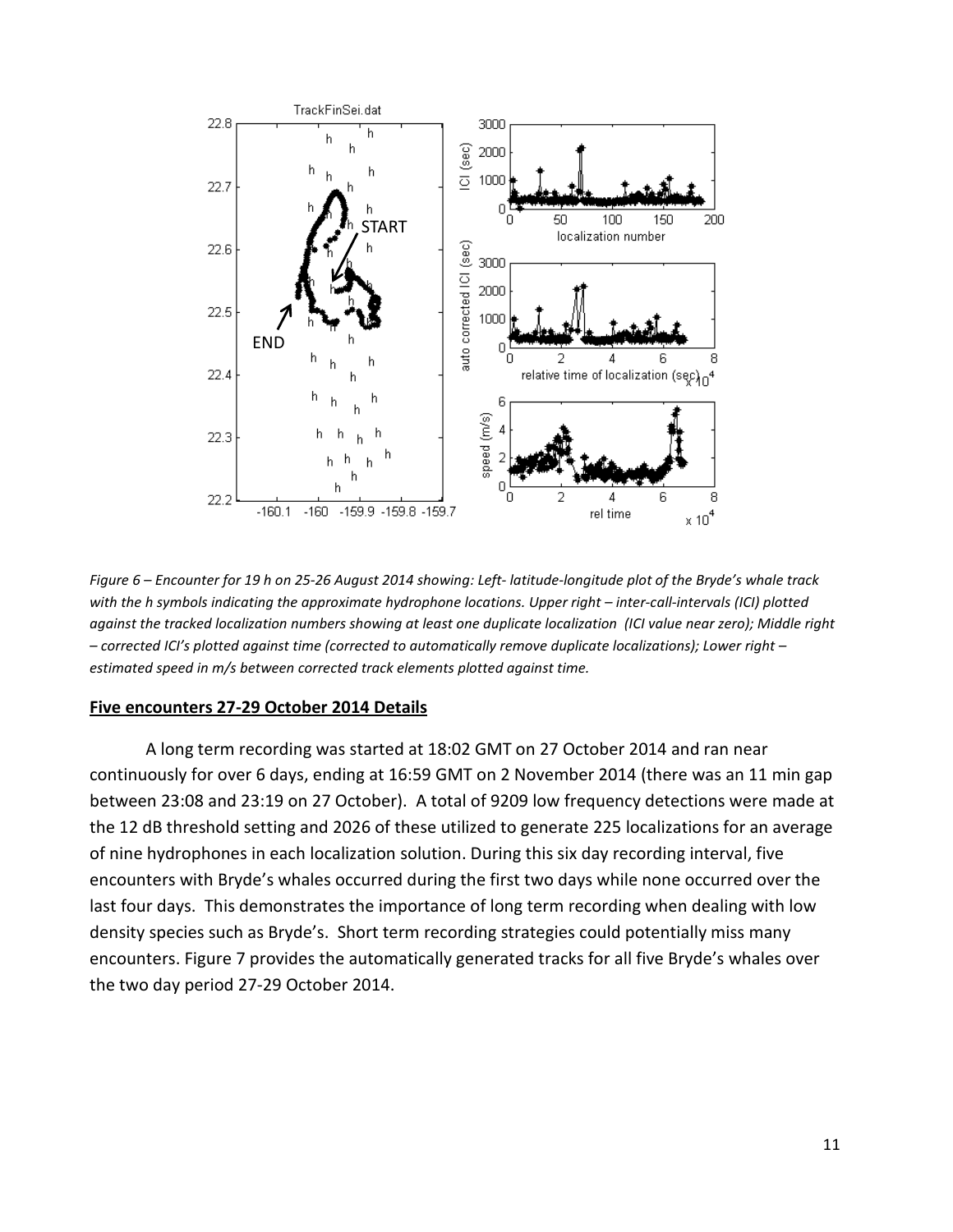

*Figure 7 provides the automatically generated tracks for five Bryde's whales over the two day period 27-29 October 2014. Two tracks (black asterisk and plus symbols) are for animals which overlapped in time (the 27 October encounters). The 28 October animal's track is indicated by magenta diamond symbols to the south and the 29 October animal's tracks correspond to the red diamond and blue asterisk symbols (tracks to the south and north respectively). These animals are all exhibiting traveling type behavior headed in the same general direction (headings vary from 224 to 297 deg T) with speeds ranging from 4.4 to 9.5 km/h.* 

Two of these encounters overlap by 71 min as indicated in Table 1 (27 October 2014 #1 and # 2 encounters). Both animals were traveling on nearly the same headings with slightly converging paths (separations approximately 13.5 km initially and ending at 10.5 km). Figure 8 is a screen capture of the graphical user interface (GUI) for a two h period beginning 27 October at 22:30 which shows the paths of the two Bryde's whales over this period. The GUI provides the analyst situational awareness and allows them to rapidly temporally review PAM results for multiple species, as well as overlaying other auxiliary data (e.g. ship tracks, satellite tagged animal locations, visual sighting locations).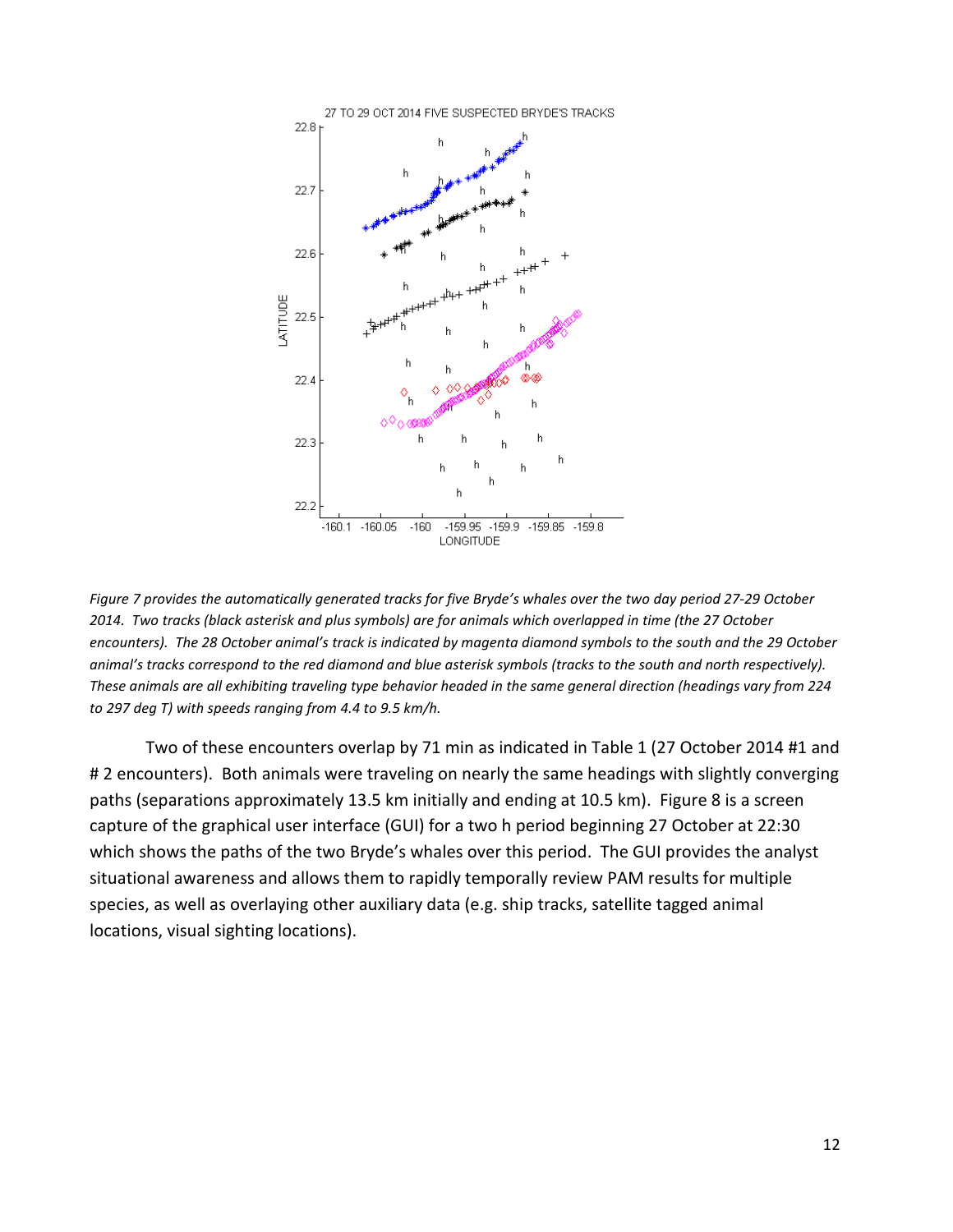

*Figure 8 – Graphical user interface screen capture showing study area north-west of Kauai, Hawaii overlaid with approximate hydrophone locations designated with numbers from 179 to 219. Automatic localizations for two suspected Bryde's whales (orange plus symbols) shown for a 2 h period ending 28 October 2014 00:30 GMT on similar headings with slightly converging paths.* 

At 23:58 on 27 October 2014 the northern animal is approximately 700 m horizontally away from the bottom mounted hydrophone number 217 (upper left in Figure 8). The predicted multipath delay between the direct arrival and the bottom-surface (b-s) multipath should be approximately 6 s assuming the animal is near the surface in 4.5 km of water and a nominal speed of sound of 1.5 km/s (path length difference approximately twice the water depth). Similarly for the southern animal, being approximately 11 km distant from hydrophone number 217 at this time the predicted multipath delay will be on the order of 3 s. The actual delays measured from spectrograms during the manual validation of call types showed values of 6.15 s and 3.25 s respectively giving a quick confidence check on the localization process results.

# **Verification of call types**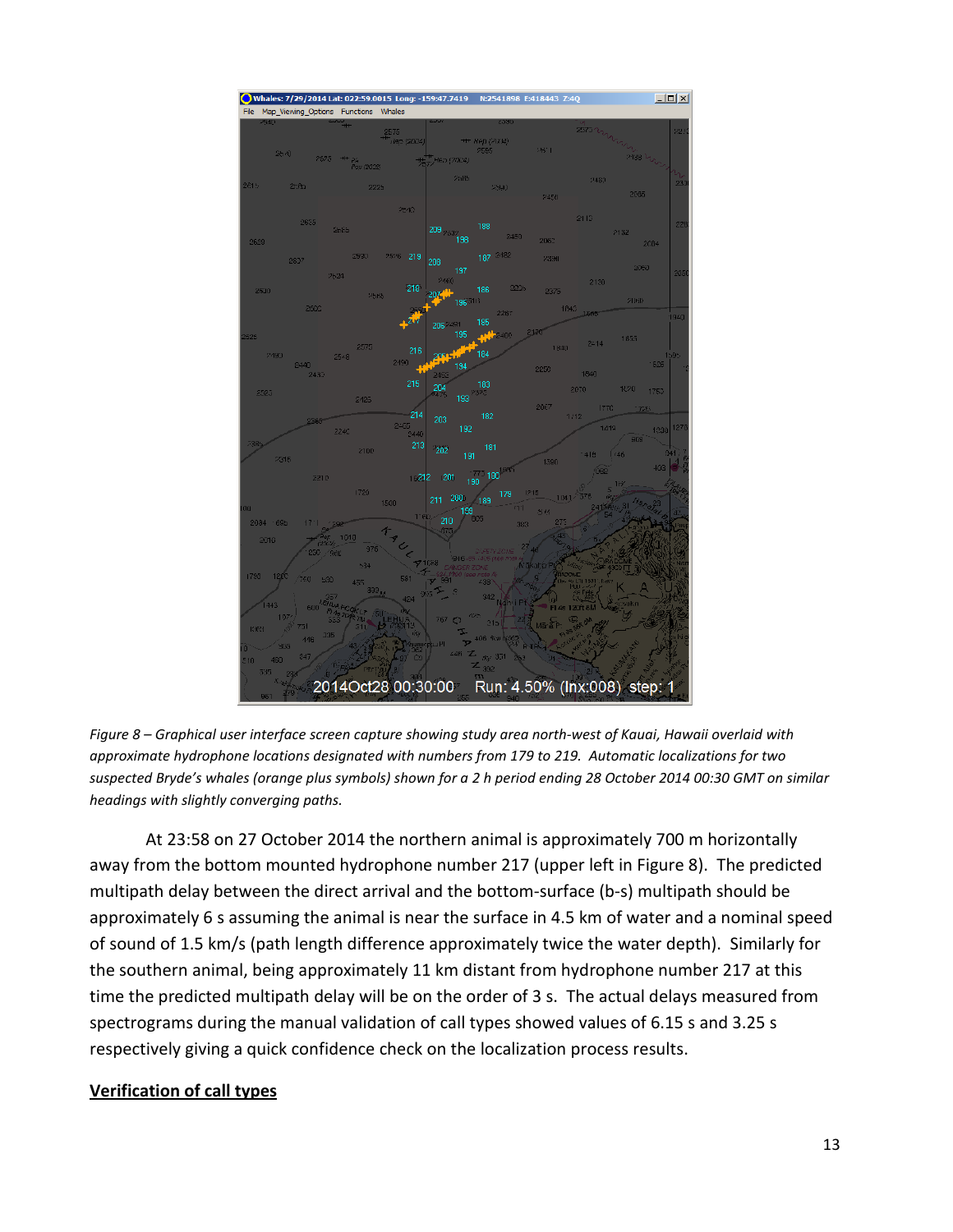Recorded acoustic data was manually examined for a close approach to a hydrophone's x-y location for each encounter to confirm the calls burst nature which is attributed to Bryde's whales. Ten-minutes of hydrophone data was utilized to verify the burst nature of the calls and document: the date and time; hydrophone number; measures of the distances and headings from the whale positions to the hydrophones; measured multipath delays of the bottom-surface multipath from the direct path arrival; details for how many calls from the tracked animal were present in the tenminute files; and measured signal characteristics of the burst pulses (Table 2). Signal characteristics include the frequency of apparent major energy, estimated amplitude modulation (AM) rate and the frequency of the lower frequency delayed component (nominally 21 Hz).

| Year<br>date          | <b>GMT</b> | phone<br># | Horizontal<br>distance to<br>phone (m) | Bearing to<br>phone<br>(deg T) | Multipath<br>delay (s) | Times of calls in 10 min file (s)<br>Signal frequency characteristics                 |
|-----------------------|------------|------------|----------------------------------------|--------------------------------|------------------------|---------------------------------------------------------------------------------------|
| 2014<br>Oct 29        | 18:25      | 192        | 400                                    | 137                            | 5.9                    | 107/233/345/510<br>33 Hz, 3.7 Hz AM, 20.5 Hz If                                       |
| 2014<br>Oct 29        | 06:06      | 218        | 82                                     | 133                            | 6.4                    | 323/554<br>33 Hz, 4 Hz AM, 21 Hz If<br>weaker calls not localized                     |
| 2014<br>Oct 28        | 08:17      | 192        | 71                                     | 337                            | 6.0                    | 142/452<br>33.4 Hz, ~3.4 Hz AM, 21.5Hz If<br>weak ~20 Hz calls                        |
| 2014<br>Oct 27(2)     | 23:58      | 205        | 1704                                   | 273                            | 5.6                    | 67/547<br>$\sim$ 34 Hz, $\sim$ 4 Hz AM, $\sim$ 21 Hz If<br>weak $\approx$ 20 Hz calls |
| 2014<br>Oct $27(1)$   | 23:58      | 217        | 706                                    | 313                            | 6.3                    | 63/156/195/294/396/415/505<br>34.5 Hz, ~5 Hz AM, 21 Hz If                             |
| 2014<br><b>Aug 26</b> | 3:02       | 183        | 657                                    | 196                            | 5.8                    | 281/563<br>33 Hz, ~4 Hz AM,~22 Hz If sweep                                            |
| 2013<br>Aug 6         | 21:30      | 184        | 164                                    | 84                             | 5.9                    | 127/315/348/553<br>~33 Hz,~3.7 Hz AM, ~21.3 Hz If                                     |

Table 2 – Signal parameters verified from close approaches to hydrophones for each encounter

All of the encounters were confirmed to have signals similar in nature (e.g. burst pulses with similar characteristics as indicated in Table 2 and shown in Figure 5). The multipath delays measured are all consistent with animals estimated distances from the hydrophones when considering each hydrophones actual depth and assumption that the whale's depth is near the surface. The variable nature of the inter-call-intervals is evident in the last column of table 2 showing from 2 to 7 calls received from the tracked individuals in the ten-minute data file.

The August 2013 and August 2014 encounters had no other apparent low frequency signals present in the files which were investigated manually. However, the data from the end of October 2014 had very weak low frequency down sweeps suspected to be from fin or sei whales, some very low level 20 Hz pulses (suspected from distant fin whales) and some low level burst calls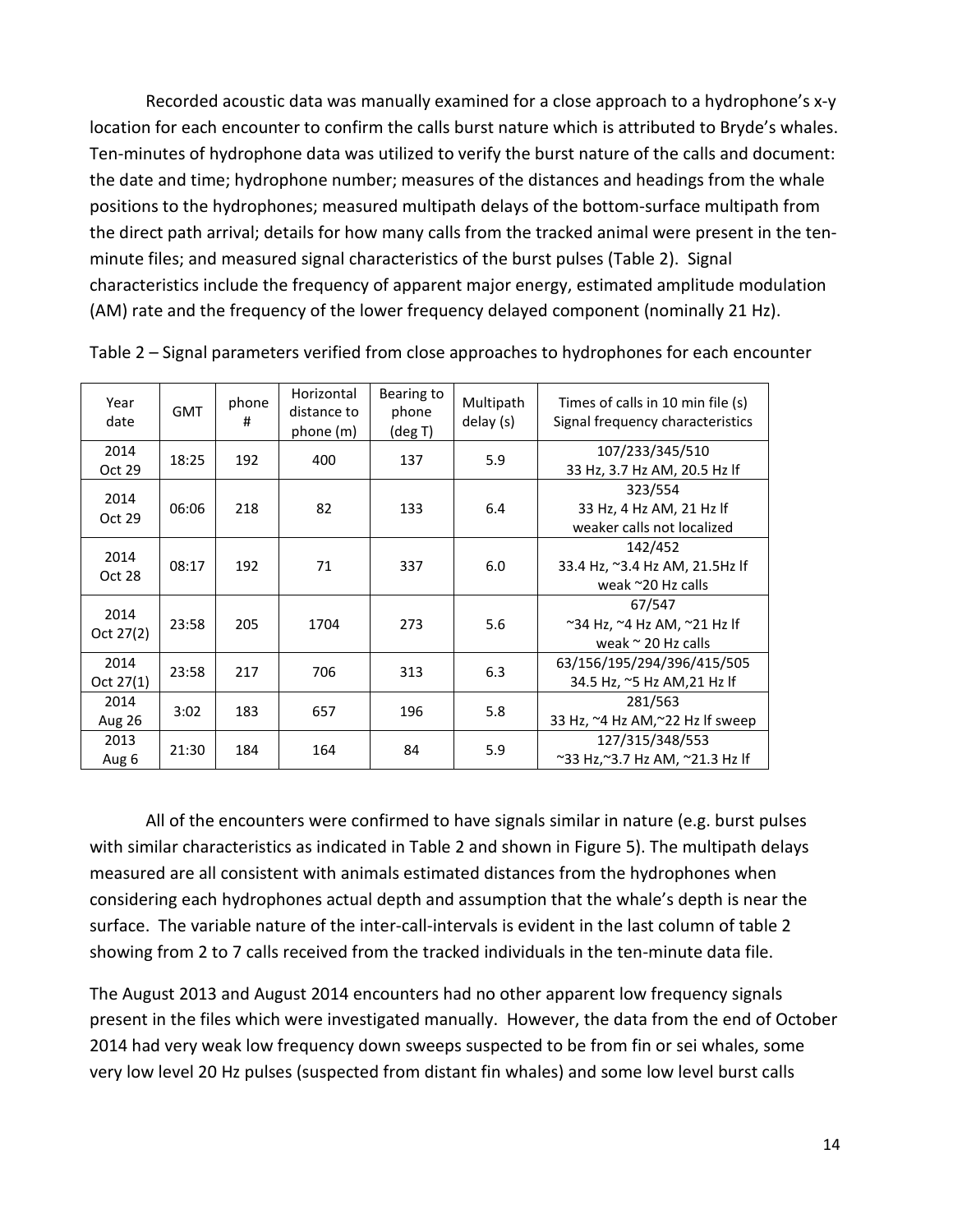which were not localized (suspected from other Bryde's whales located well outside the hydrophone array).

## **DISCUSSION**

## **Comparison of PMRF low frequency burst type calls to reported Bryde's whale calls**

The calls from PMRF can be described as complex single pulse burst sounds with dominant observed energy of approximately 33 Hz with a delayed ~ 21 Hz low frequency tonal component. One must keep in mind that the electronics system response for these PMRF hydrophones includes a 50 Hz high pass filter which artificially attenuates signals as they decrease in frequency under 50 Hz. Due to the electronic filter influence the  $\sim$  21 Hz low frequency components of these signals could potentially be comparable to the levels of the 33 Hz broadband onset component.

The PMRF burst type signals are similar to the most abundant Bryde's call type reported (Be1 with N=37) by Oleson et al. (2003) which were recorded in the presence of Bryde's whales in the Eastern Tropical Pacific. These calls were described as a complex two-part, frequency modulated call which begins with an upper-frequency component at approximately 37 Hz. While the upper tone continues, a lower frequency down swept tone begins (23 Hz with  $\sim$  4 Hz of sweep). The call durations averaged 2.7 s. This is similar to the PMRF pulsed signals which start at  $\sim$ 33 Hz with a delayed component at  $\sim$ 21 Hz and durations around 2.4 s although limited sweep in the 21 Hz component has been observed. This PMRF data for seven suspected Bryde's whale encounters captures at least 400 separate calls with representation from nominally 8 different hydrophones for each call which provides a rich data set for further characterization of the calls. Visual verification for the species producing these calls at PMRF would be beneficial but will take time to obtain (aerial observers represent a good approach for rapidly traveling the large distances to areas where calls can be localized in near real-time for verification).

The signals from PMRF were observed to have low frequency ( $\approx$  4 Hz) AM like components in the spectrum around the 33 Hz component. However, AM rates (or pulse repetition rates) this low in frequency had not been documented for Bryde's whales. These low frequency AM rates are more easily identifiable in spectrums of the calls (vice spectrograms or time series). It would be instructive to see if other regions Bryde's calls exhibit similar low frequency AM structure and if so at what frequency.

The spectrogram presented for the Be3 signal in Oleson et al. (2003) was observed to be similar in shape to those being observed for the PMRF burst signals, however the frequencies are different from those reported (Oleson et al. report the Be3 having a 25.6 Hz component with some of the calls showing harmonics). This compared to the PMRF signals' onset frequencies around 33 Hz with delayed component at 21 Hz. The spectrogram presented by McDonald (2006) attributed to Bryde's whales is described as having an impulsive broadband sound at the start of each call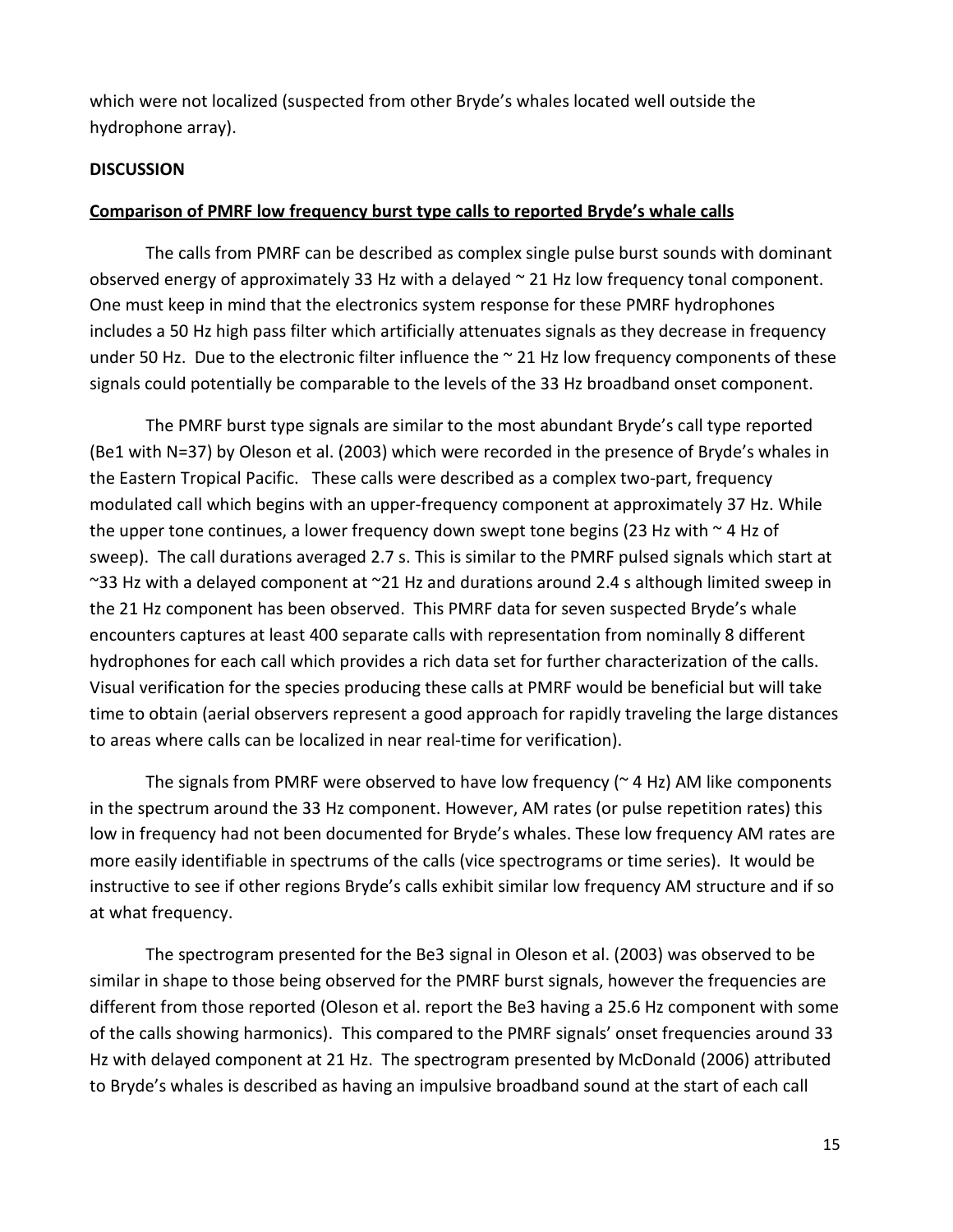with a downward sweep from 25 to 22 Hz (Figure 2). The onset component at around 37 Hz shows more burst characteristics than the signal from Oleson et al. (2003) in Figure 1. McDonald also reported irregular repeat intervals for this type of call.

## **The case for PMRF calls being from Bryde's whales**

Fin and potentially sei whales are observed seasonally at PMRF between approximately October and April. Fin whales are widely reported to generate 20 Hz pulses which are also observed in PMRF data and attributed to fin whales. Down sweep calls are observed seasonally at PMRF with start frequencies up to 64 Hz (our current processing band limit) and end frequencies below 20 Hz. Rankin and Barlow (2007) reported on sei calls in Hawaii from November 2002 where one call type swept from 100 Hz to 44 Hz with durations of 1.0 s and a second call type swept from 39 Hz to 21 Hz over 1.3 s. These sounds reported by Rankin and Barlow (2007) are similar to sounds attributed to fin whales in Hawaii. Thus, with low frequency down sweeps it is uncertain if they should be attributed to fin or sei whales. Tracks for low frequency calls in August at PMRF have, to date, consisted solely of these burst type calls which are quite different from 20 Hz pulses and down sweeps reported (and also being observed in PMRF data) for fin and sei whales. Call intervals being observed for these burst type calls are of similar ranges and irregularity as reported in literature for Bryde's whales. The 'traveling' and 'irregular movement' behaviors observed in August fit with reported information for Bryde's whales. The irregular surfacing interval reported may be related to the irregular call intervals. These facts coupled with the call characteristics being similar to reported calls for Bryde's whales suggest these calls and tracks are from Bryde's whales and we are cautiously reporting them as Bryde's whale calls and tracks.

## **Localizing and tracking**

Localizing and tracking whale vocalizations at PMRF allows insights into the acoustic behavior of the whales. Swim speeds and directions of individuals provide information related to the behavioral state of the animals which is not readily available from single sensor data collections. The majority of these Bryde's whales encounters estimated speeds fit with the commonly reported speeds for Bryde's of 2 to 7 km/hr. Two of these encounters show swim speeds estimated as 9.5 and 12.2 km/h for over two h in each case suggesting higher common swim speeds at least for on the order of 2 h. The August 2014 'irregular movement' animal had a rapid speed estimated as high as 5.5 m/s (near 20 km/h) which, while high, are reasonable for the species burst speeds. To date, six tracks of animals traveling late summer and early fall have been on a south-southwest or westerly course; it will be interesting to see if these Bryde's tracks have temporal relationships with potential suggestions of large scale movements of the species in the area. In addition, the 5 animals detected in the two day period (27-29 October 2014) could indicate loose aggregations of animals traveling together. The one period in which two Bryde's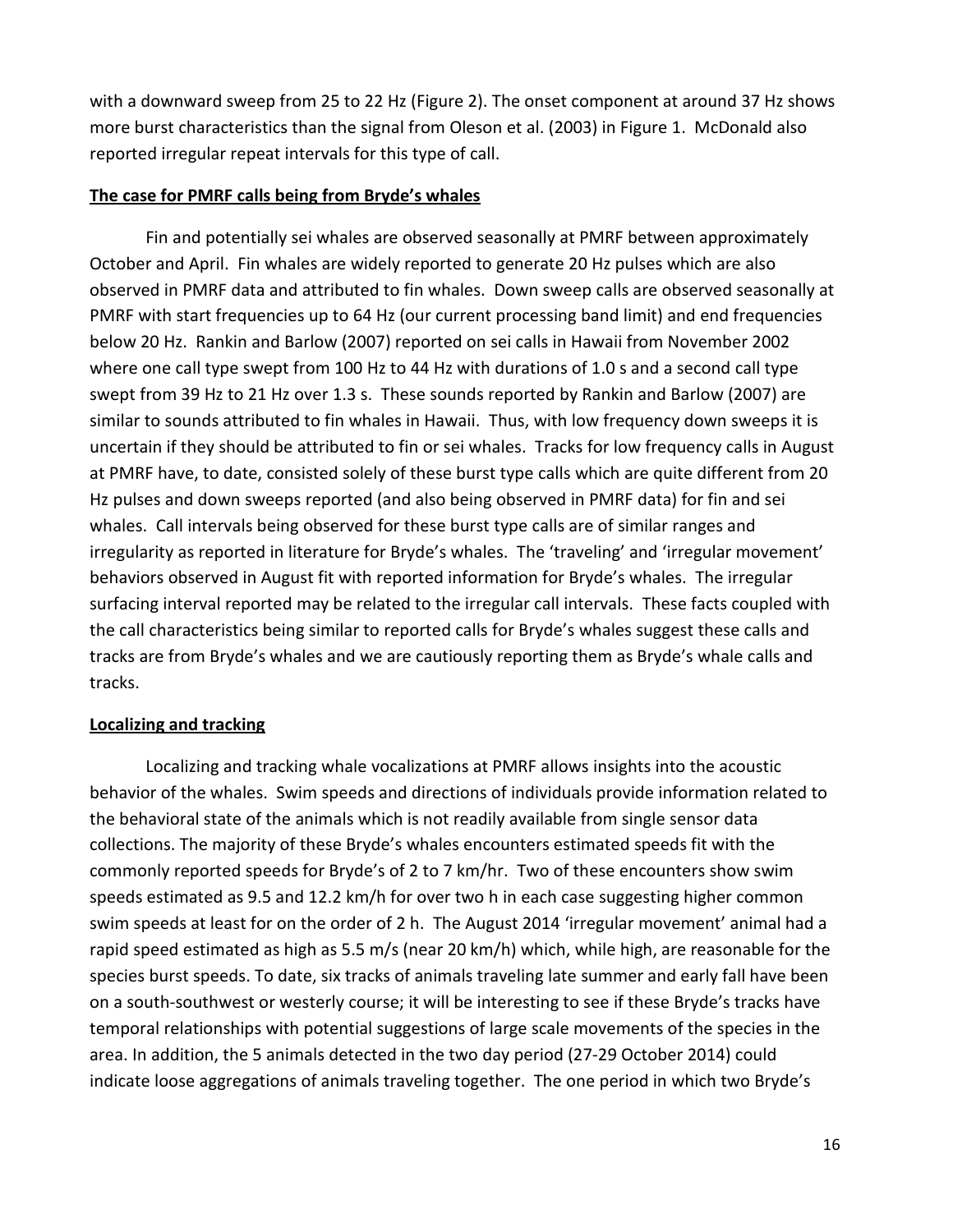were tracked simultaneously showed nearly parallel headings separated by approximately 12km. These details are only available when utilizing methods which allow localization of the animals.

Localization enables estimation of source levels by back propagating calls to estimated whale position when calibrated hydrophone information is available. Generic calibration is available for the PMRF BSURE-R hydrophones with a reported response down to 50 Hz; however, calibration data is not available under approximately 1 kHz. Thus, assumptions must be made re the response at 50 Hz and the roll-off characteristics to estimate source levels at these frequencies. The first encounter on 5 August 2013 was analyzed for an estimated source level using a 9 dB attenuation of the 33 Hz component of the call attributed to the high-pass filter. Generic hydrophone calibration utilized for the 5 August 2013 encounter coupled with the estimated 9 dB loss from the filter, resulted in an estimated source level of 167 dB re 1uPa (SD 6 dB). This is similar to the few reports with Bryde's calls source levels, although the reported source levels were for higher frequency call types (i.e. 124 Hz in Edds et al. 1993).

## **Long term recordings at PMRF**

The use of long term recordings of PMRF acoustic data is enabling better understanding of baleen whale species utilization of the range area. Previous sample recordings (typically one day done twice a month) between January 2011 and August 2014 have to date only revealed two suspected Bryde's whale encounters. Long term recordings of 48 hydrophones at a sample rate of 6 kHz allows nearly five weeks of data to fit onto a single 2TB hard disk drive compared to 45 h of data for 62 hydrophones at the native 96 kHz sample rate. While the reduced sample rate precludes analysis of most odontocete's sounds emitted (e.g. whistles and echolocation) it will improve knowledge for the baleen whales as when animals are present and vocal they can be localized.

The six day long term recording which began on 27 October 2014 revealed five suspected Bryde's whales transiting the range in the first two days with no subsequent activity detected in the remaining 4 days of data. This more than doubled the total encounters processed to date, although more sample data is still being analyzed. The Bryde's whale estimated population for the Hawaiian stock is in the area of 500 to 700 individuals indicating a low density species. Temporally sampling data for low density species likely misses a majority of the animals. Without the 27 October 2014 long term recording the five Bryde's encounters would not have been observed. Given these long term recordings were first started late August 2014, their value is already being shown after obtaining and beginning analysis for the first three months of available recordings (late August to mid November 2014).

### **CONCLUSIONS**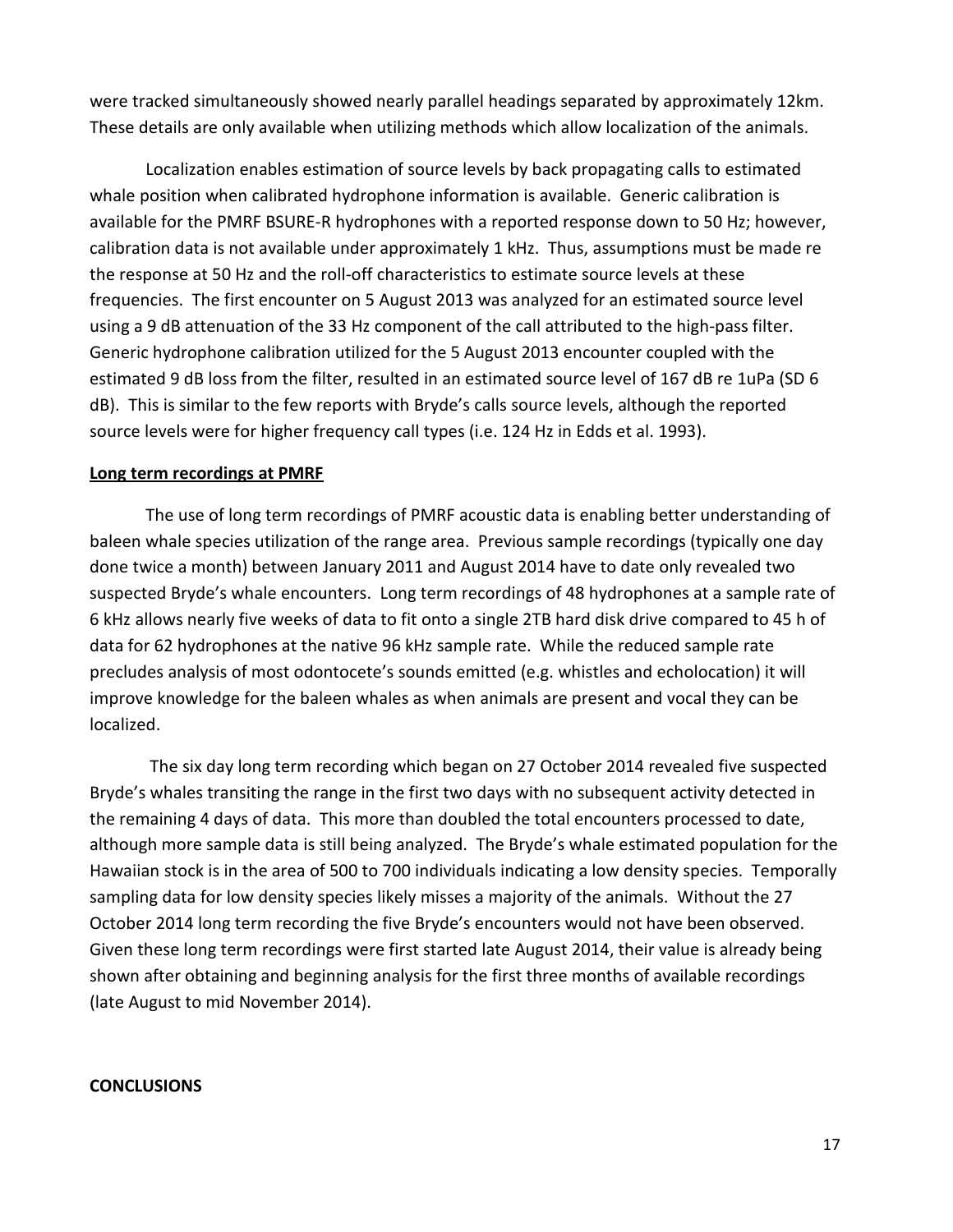The calls reported here were similar to reported calls for Bryde's in other regions and it is reasonable to assume the calls are produced by Bryde's whales. This analysis of PMRF hydrophone data attributed to Bryde's whales has, to date, revealed 7 acoustic encounters of over 37 h duration showing them using the PMRF underwater acoustic range area for 'traveling' and 'irregular movement' behaviors. These encounters are providing new information not only for their usage of the PMRF range but for Bryde's in general (e.g. over 400 calls tracked, estimated swim speeds when traveling from 4.4 to 12.2 km/h, amplitude modulation components of the calls indicating pulse repetition rates likely related to the source generation mechanism). The range of estimated swim speeds may indicate different behaviors of the animals while traveling (i.e. potentially a 'fast travel' behavior for the animal with average speed of 12.2 km/h).

The utility of long term recordings at PMRF, which began late August 2014, has already provided value in enabling encountering the five suspected Bryde's whales late October 2014. Five animal tracks over a two day period followed by no tracks for the following 4 days reflects the low density of the species and need for more continuous type monitoring to understand how often they frequent the area.

# **REFERENCES**

Caretta et al. (2013). NOAA Technical Memorandum NMFS, August 2014, US Pacific Marine Mammal Stock Assessments, 2013, J.V. Caretta et al., pp333-335. Revised 7/15/2014. [http://www.nmfs.noaa.gov/pr/sars/2013/po2013\\_brydeswhale-hi.pdf](http://www.nmfs.noaa.gov/pr/sars/2013/po2013_brydeswhale-hi.pdf) Date last viewed 21 April 2014.

Cummings, W.C., Thompson, P.O. and Ha, S.J. (1986). Sounds from Bryde, *Balaenoptera edeni*, and finback, *B. physalus*, whales in the Gulf of California. Fish.Bull. 84, 359-370.

Edds, P.L., Odell, D.K. and Tershy, B.R. (1993). Vocalizations of a captive juvenile and free-ranging adult-calf pairs of Bryde's whales *Balaenoptera edeni*. Marine Mammal Science, 9(3):269-284

Heimlich, S.L., Mellinger, D.K., Nieukirk, S.L. and Fox, C.G., 2005, Types, distribution, and seasonal occurrence of sounds attributed to Bryde's whales (Balaenopera edeni ) recorded in the eastern tropical Pacific, 1999-2001.

Kibblewhite, A. C, R. N. Denham, and D. J. Barnes. 1966. "Unusual Low-Frequency Signals Observed in New Zealand Waters. *J. Acoust. Soc. Am.,* 41: 644-655.

Martin, S.W., Martin, C.R., Matsuyama, B. and Henderson, E.E. (2015). Minke whales (Balaenoptera acutorostrata) respond to navy training. J. Acoust. Soc. Am., accepted.

Martin, S.W. and Matsuyama, B. (2014). Characteristics of sounds detected and localized in Hawaiian waters in *October* 2013 believed to be from a Bryde's whale. J. Acoust. Soc. Am., Vol. 135, No. 4, pt.2, April 2014, pp. 2333-2334.[note incorrect in abstract title, *October* should be August]